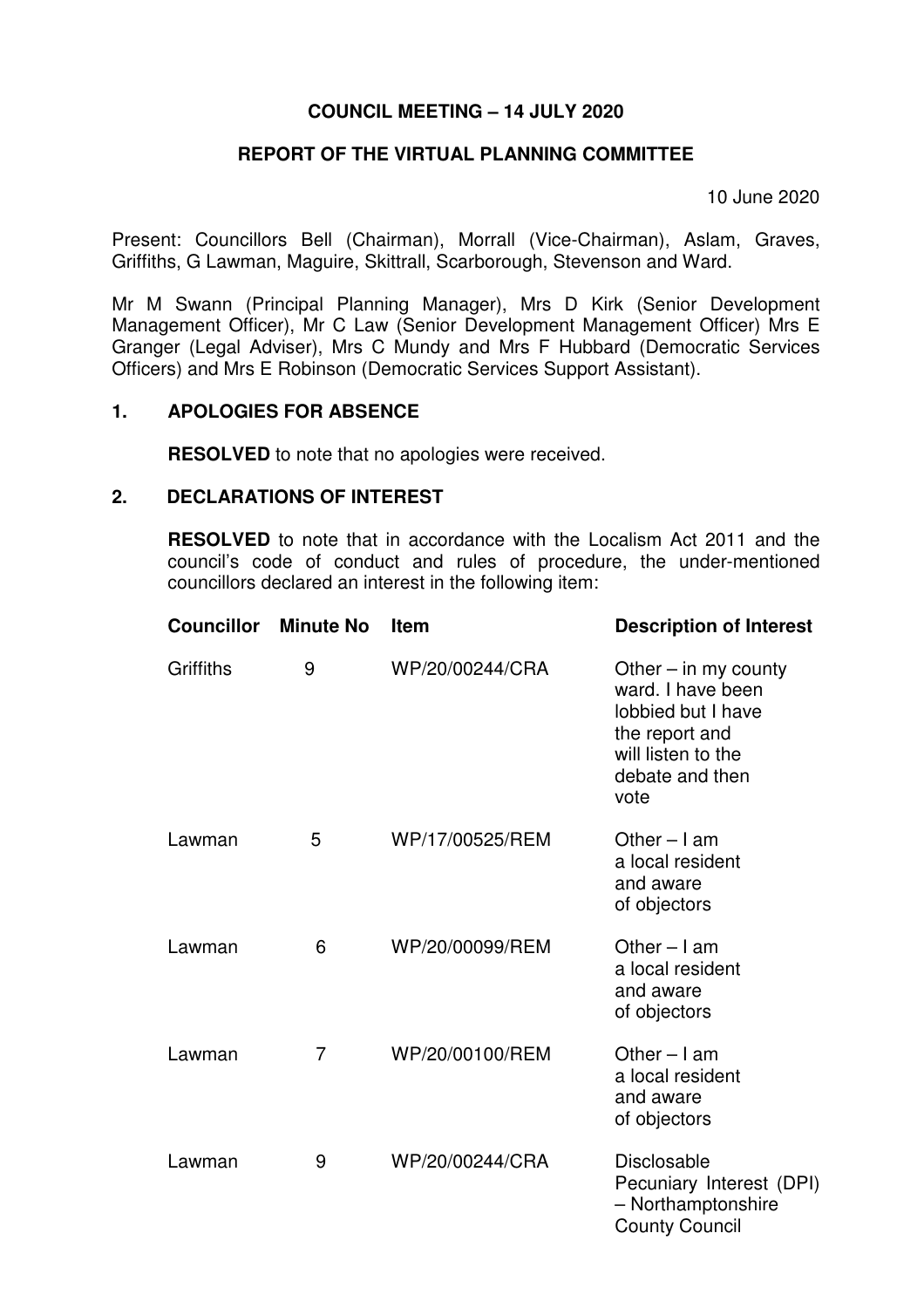matter - I am a member of their and the contract of the contract of the contract of the contract of the contract of the contract of the Development **Committee** 

### **3. CONFIRMATION OF MINUTES – 18 MARCH 2020**

**RESOLVED** that the minutes of the planning committee held on 18 March 2020, be confirmed and signed.

## **4. REPORT OF THE PRINCIPAL PLANNING MANAGER**

**RESOLVED** that the annexed circulated report of the principal planning manager, be received on the applications for planning permission, listed building consent, building regulation approvals and appeals information.

### **5. PLANNING APPLICATION WP/17/00525/REM – SITE R4B W NORTH NIORT WAY, WELLINGBOROUGH**

The annexed circulated report of the principal planning manager, was received, including late letters, for a reserved matters application pursuant to conditions 4 (a) (the layout, scale, appearance, access and landscaping); 4 (b) vehicle, cycle and foot access routes and parking; 4 (c) hard and soft landscaping including boundary treatments and details of street furniture and lighting; 4 (A) (c) waste management facilities strategy and waste audit, including arrangements for the provision of waste collection receptacles; 6 (accordance with the planning application development framework plan); 31 (nationally described space standards) and 32 (national accessibility standards) of planning application WP/16/00271/VAR for 40 dwellings - amended description and plans and design code compliance and access statement at Site R4B W North, Niort Way, Wellingborough for Mr S Pearson.

The report detailed the proposal, description of the site, the planning history, relevant planning policies, outcome of consultations and an assessment of the proposal.

The principal planning manager recommended that the reserved matters consent be approved in relation to access, scale, appearance, layout and landscaping, and subject to the conditions set out in the report. Conditions  $4(a)$ ,  $4(b)$ ,  $4(c)$ ,  $4(A)$  (c), 6 and 31 can be partially discharged.

A request to address the meeting had been received from the architect on behalf of the applicant.

The speaker addressed the committee via the Microsoft Teams Platform through the conference call facility.

The speaker highlighted the responses to statutory consultees, most notably urban design, highways, landscape and crime prevention. The scheme had been amended repeatedly to incorporate consultee requirements which resulted in no statutory objections being raised.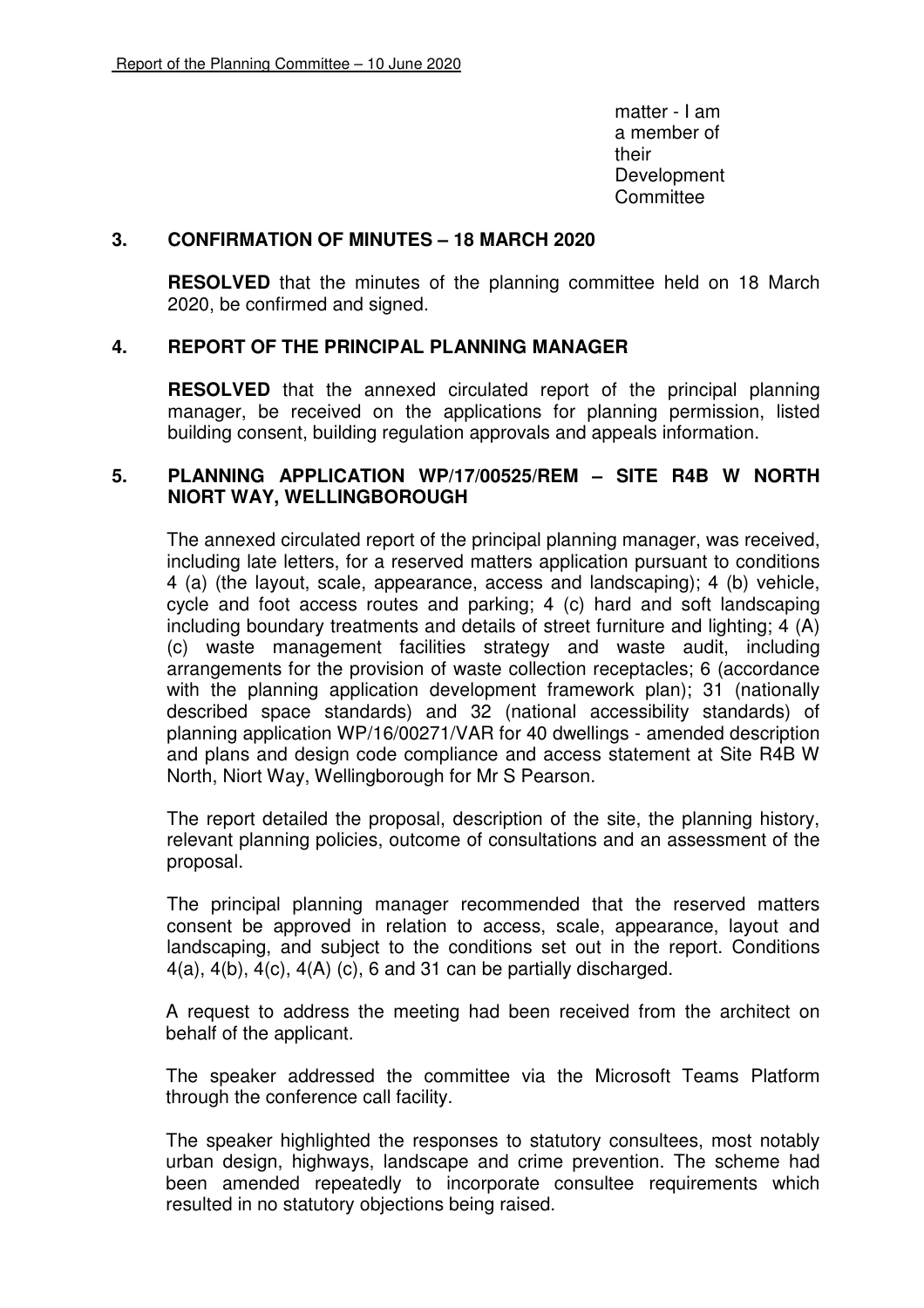He reported that the scheme sits at an average density for Glenvale Park and is in accordance with design guidance, it delivers four affordable dwellings and the tenure and mix have been agreed with a registered provider which will contribute to the overall affordable housing requirement of Glenvale Park.

The speaker stated that the scheme responds positively to the site and its particular constraints and contributes to a successful collaboration between themselves and the commercial centre applicants. He commented that the case officer expertly negotiated and was diligent and thorough in her assessment of the merits of the submitted schemes.

The committee was given the opportunity to ask questions for clarification.

The chairman then invited the committee to determine the application.

It was proposed by Councillor Morrall and seconded by Councillor Aslam that the reserved matters planning consent be approved.

 On being put to the vote, the motion for approval was carried by 10 votes and one against.

**RESOLVED** that the reserved matters planning consent be approved in relation to access, scale, appearance, layout and landscaping, and subject to the following conditions. Conditions  $4(a)$ ,  $4(b)$ ,  $4(c)$ ,  $4(A)$  (c), 6 and 31 can be partially discharged:

1. The development hereby approved shall be carried out in accordance with the drawings/details of which are also approved as submission of details for sub phase R4B pursuant to conditions under the outline planning permission reference WP/16/00271/VAR as set out below:

lag/2819/pa/001 Rev Y (proposed site plan) received 29 May 2020 conditions 4 (a), 4 (b) and 6; lag/2819/pa/003 Rev C (site location plan) received 10 June 2020;

lag/2819/pa2/004 Rev D (proposed boundary treatment plan) received 29 May 2020 condition 4(c);

lag/2819/pa/006 Rev A (proposed refuse/garden layout) received 20 May 2020 condition 4  $(A)(c)$ ;

LAG/2819/PA/200 Rev C (Ballymore and Belmore (2B3P) plots 31 and 32 received 23 April 2020 condition 4 (a);

LAG/2819/PA/250 Rev C (Armoy & Acton with Cookston plots 38, 39 and 40) received 23 April 2020 condition 4 (a);

LAG/2819/PA/300 Rev C (Comber (3B4P) type 01 plots 22 (handed) and 23) received 23 April 2020 condition 4 (a);

LAG/2819/PA/350 Rev C (Comber (3B4P) type 02 plots 26 (handed) and 27) received 23 April 2020 condition 4 (a);

LAG/2819/PA/400 Rev C (Cookstown (3B5P) type 01 plot 20 received 23 April 2020 condition 4 (a);

LAG/2819/PA/420 Rev C (Cookstown (3B5P) type 02 plot 28 received 23 April 2020 condition 4 (a);

LAG/2819/PA/440 Rev C (Cookstown (3B5P) type 03 plot 21 received 23 April 2020 condition 4 (a);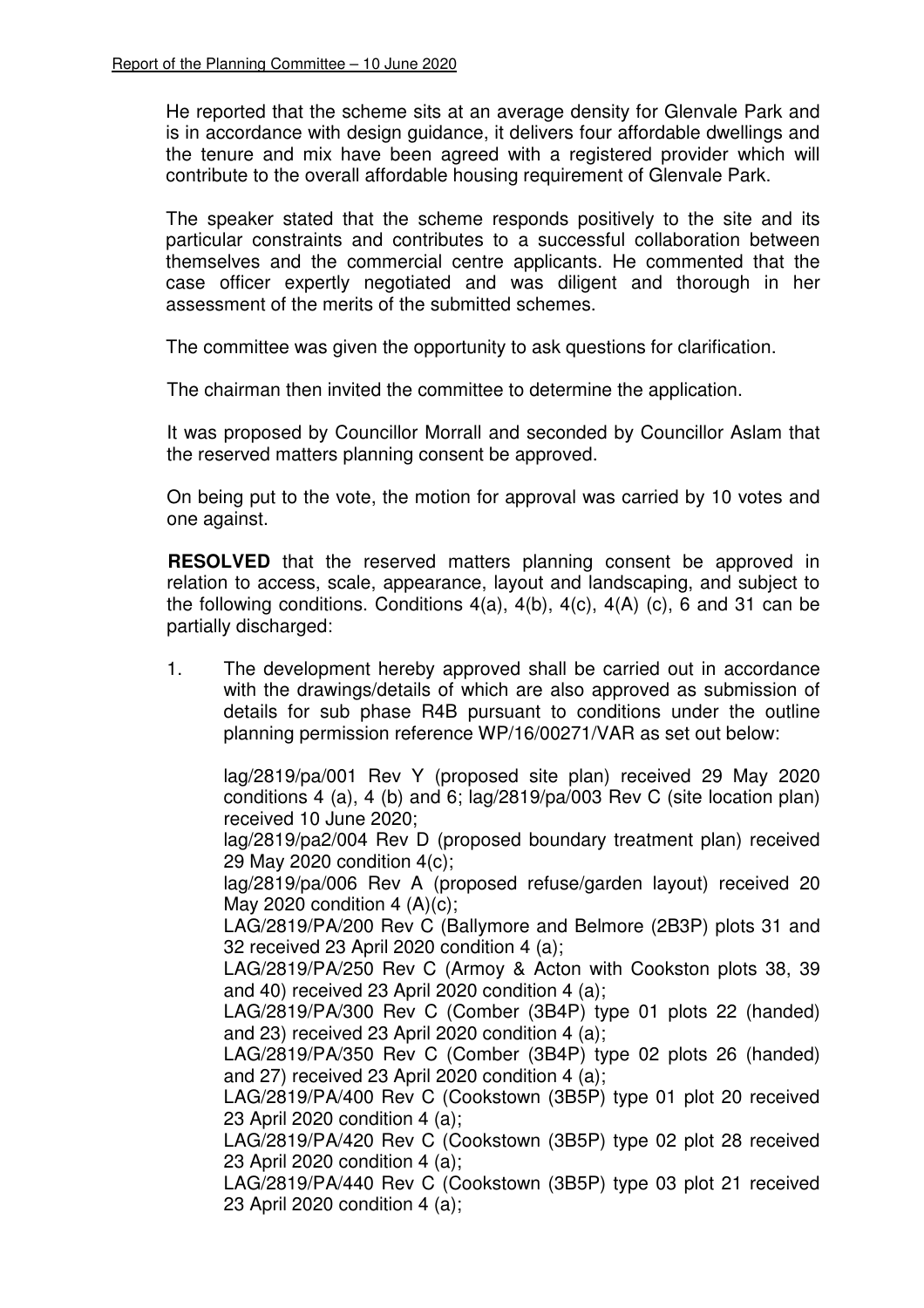LAG/2819/PA/460 Rev C (Cookstown CT (3B5P) type 04 plots 33 and 37 received 23 April 2020;

LAG/2819/PA/500 Rev C (Ennis (3B4P) type 01 plots 34, 35, 36 (handed)) received 23 April 2020 condition 4 (a);

LAG/2819/PA/550 Rev C (Ennis (3B4P) type 02 plots 24 (handed) and 25) received 23 April 2020 condition 4 (a);

LAG/2819/PA/600 Rev C (Grange (4B6P) plots 2, 3, 4 and 5 (Terraced) received 23 April 2020 condition 4 (a);

LAG/2819/PA/700 Rev E (Greystones (3B5P) (type 01 plot 18 (handed), 19) received 20 May 2020 condition 4 (a);

LAG/2819/PA/800 Rev D (Hollywood (3B6P) plots 1 and 6 (handed)) received 23 April 2020 condition 4 (a);

LAG/2819/PA/900 Rev C (mews floor plans plots 7 -17) received 23 April 2020 condition 4 (a);

LAG/2819/PA/910 Rev C (Mews Elevations)) received 23 April 2020 condition 4 (a);

LAG/2819/PA/1000 Rev C (affordable (2B4P) Type 01 plots 29 (handed) & 30 Shared Ownership) received 23 April 2020 condition 4  $(a)$ :

LAG/2819/PA/1100 Rev A (double garage plots 19 & 20) received 23 April 2020 condition 4 (a);

LAG/2819/PA/1150 Rev A (single garage plots 18 & 28) received 23 April 2020 condition 4 (a);

LAG/2819/PA/1200 Rev A (cycle sheds small and large) received 20 April 2020 (condition 4 (b);

LAG/2819/PA/903 (national space standards compliance Mews plot 9) received 23 April 2020 condition 31;

LAG/2819/PA/905 (national space standards compliance Mews floor plan Maryborough) received 23 April 2020 condition 31;

LAG/2819/PA/901 (national space standards compliance Mews GF & 1F) received 23 April 2020 condition 31;

LAG/2819/PA/904 (national space standards compliance Mews floor plan Claire) received 23 April 2020 condition 31;

LAG/2819/PA/1001 (national space standards compliance 2b4p) received 23 April 2020 condition 31;

LAG/2819/PA/301 (national space standards compliance Comber type 01/02) received 23 April 2020 condition 31;

LAG/2819/PA/201 (national space standards compliance Ballyroe floor plan) received 23 April 2020 condition 31;

LAG/2819/PA/252 (national space standards compliance Armoy floor plan) received 23 April 2020 condition 31;

LAG/2819/PA/202 (national space standards compliance Belmore floor plan 1F) received 23 April 2020 condition 31;

LAG/2819/PA/251 (national space standards compliance Acton floor plan) received 23 April 2020 condition 31;

LAG/2819/PA/501 (national space standards compliance Ennis House Type 01/02) received 23 April 2020 condition 31;

LAG/2819/PA/401 (national space standards compliance Cookstown Type 01) received 23 April 2020 condition 31;

LAG/2819/PA/902 (national space standards compliance Mews plot 8) received 23 April 2020 condition 31;

LAG/2819/PA/601 Rev A (national space standards compliance Grange) received 20 May 2020 condition 31;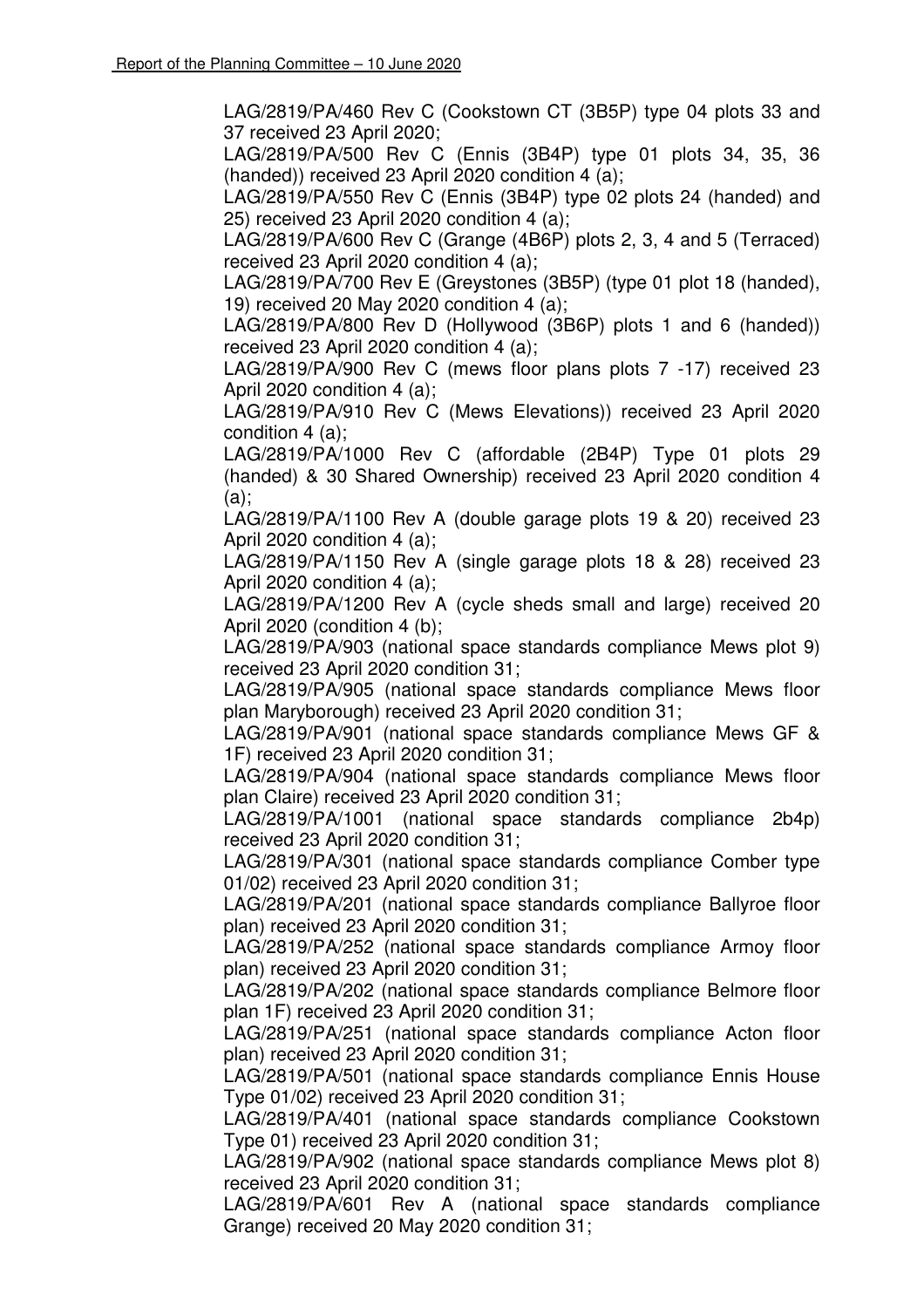LAG/PA/701 Rev A (national space standards compliance Greystones) received 20 May 2020 condition 31;

LAG/PA/801 (national space standards compliance Hollywood) received 23 April 2020 condition 31;

LAG/2819/PA/601 (national space standards compliance Mews plot 8) received 23 April 2020;

2819 National Space Standards Checklist Revision D received 20 May 2020 condition 31;

48520/SK001 (vehicle swept path analysis) received 23 April 2020 condition 4 (b);

CSA/3380/100 Rev C (soft landscape proposals) received 29 May 2020 condition 4 (c).

LAG-2819-007 Rev A-Highways Layout received 29 May 2020 condition 4 (b).

Reason: To define the permission and to conform with the requirements of the Town and Country Planning (General Development Procedure) (Amendment No. 3) (England) Order 2009.

2. No construction works shall commence in any parcel until full engineering, drainage, street lighting and constructional details of the streets proposed for adoption have been submitted to and approved in writing by the local planning authority. The development shall, thereafter, be constructed in accordance with the approved details, unless an alternative timetable is otherwise agreed in writing with the local planning authority.

Reason: In the interest of highway safety; to ensure a satisfactory appearance to the highways infrastructure serving the approved development; and to safeguard the visual amenities of the locality and users of the highway in accordance with policies  $8$  (b) (i) and  $8$  (b) (ii) of the North Northamptonshire Joint Core Strategy.

3. No construction works shall commence until an estate street phasing and completion plan has been submitted to and approved in writing by the local planning authority. The estate street phasing and completion plan shall set out the development phases and the standards, intermediate or final that estate streets serving each phase of the development will be completed prior occupation of dwellings served.

Reason: To ensure that the estate streets serving the development are completed and thereafter maintained to an appropriate standard in the interest of residential/highway safety; to ensure a satisfactory appearance to the highways infrastructure serving the development in accordance with policies 8 (b) (i) and 8 (b) (ii) of the North Northamptonshire Joint Core Strategy.

4. No dwelling or dwellings shall be occupied until the estate street(s) affording access to those dwelling(s) has been completed in accordance with the estate street phasing and completion plan.

Reasons: To ensure that the estate streets serving the development are completed and maintained to the approved standard, and are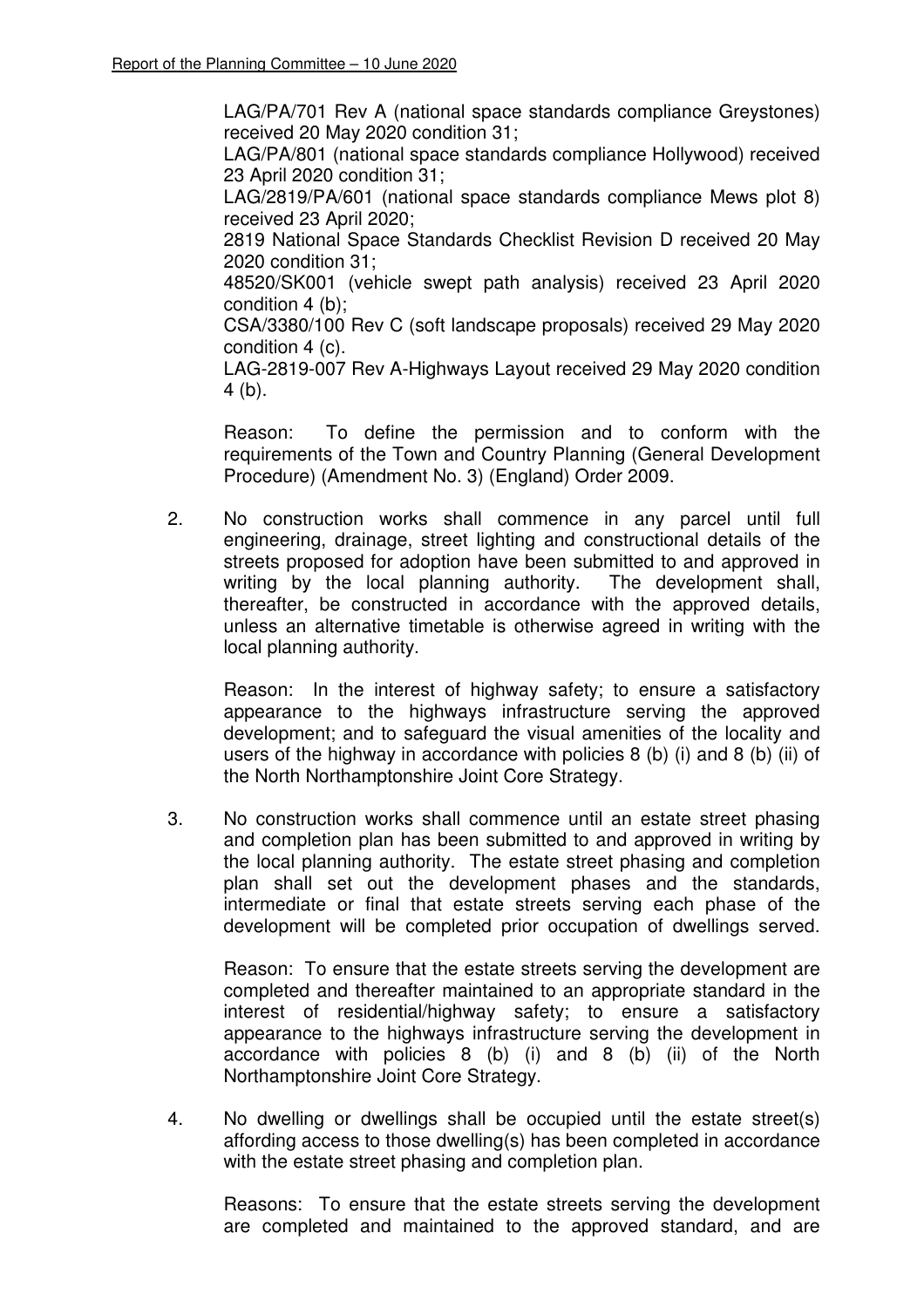available for use by the occupants, and other users of the development, in the interest of highway safety in accordance with policies 8 (b) (i) and 8 (b) (ii) of the North Northamptonshire Joint Core Strategy.

5. No dwellings shall be occupied until details of the proposed arrangements for future management and maintenance of the proposed streets within the development have been submitted to and approved by the local planning authority. The streets shall thereafter be maintained in accordance with the approved management and maintenance details until such time as an agreement has been entered into under section 38 of the Highways Act 1980 or a private management and Maintenance Company has been established.

Reason: To ensure satisfactory development of the site and to ensure estate roads are managed and maintained thereafter to a suitable and safe standard in accordance with policy 8 (b) (ii) of the North Northamptonshire Joint Core Strategy.

6. All hard and soft landscape works shown on drawing number CSA/3380/100 Rev C (soft landscape proposals) received 29 May 2020 shall be carried out in the first planting season following the occupation of the associated dwelling in that phase or such other details that shall have been submitted to and approved in writing by the local planning authority and thereafter retained in that form. If within a period of five years from the date of the planting of any tree or shrub, that tree or shrub, or any tree and shrub planted in replacement for it, is removed, uprooted or destroyed, dies, becomes severely damaged or diseased, shall be replaced in the next planting season with trees and shrubs of equivalent size, species and quantity.

Reason: To protect the appearance and character of the area and to minimise the effect of development on the area in accordance with policy 3 (a), (b) and (e) of the North Northamptonshire Joint Core Strategy.

7. Notwithstanding the submitted details, no development above slab level shall take place in any phase or sub phase until full details of the materials to be used in the construction of the external surfaces (including facing brick, roof treatment and cladding) and architectural detailing (including windows, doors, reveals and cills, rainwater goods, flue/vent extracts, soffits/fascia/bargeboards/verge trim and design/location of meter boxes) of the dwelling hereby permitted have been submitted to and approved in writing by the local planning authority. Development shall be carried out in each phase or sub phase in accordance with the approved details.

Reason: In the interest of the visual amenity of the area in accordance with policy 8 (d) (i) of the North Northamptonshire Joint Core Strategy.

8. No building hereby permitted shall be occupied until the refuse store, and facilities allocated for storing of recyclable materials, as shown drawing number lag/2819/pa/006 Rev A (proposed refuse/garden layout) received 20 May 2020 has been completed in accordance with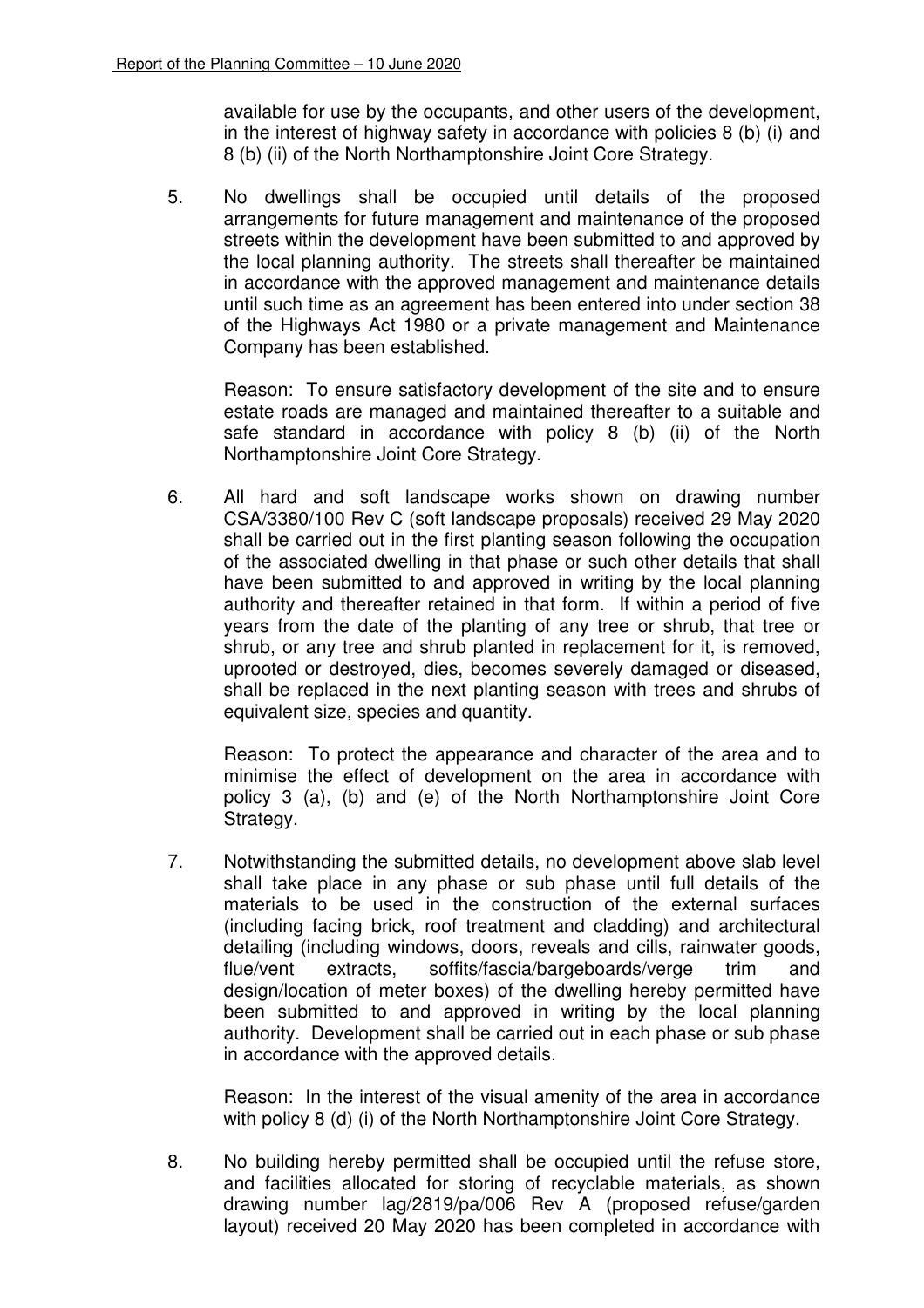the approved plans. Thereafter, all refuse and recyclable materials associated with the development shall either be stored within this dedicated store/area, as shown on the approved plans, or internally within the building(s) that form part of the application site. No refuse or recycling material shall be stored or placed for collection on the public highway or pavement, except on the day of collection.

Reason: To safeguard the amenity of the occupiers of adjoining premises, protect the general environment, and prevent obstruction to pedestrian movement, and to ensure that there are adequate facilities for the storage and recycling of recoverable materials in accordance with policy 8 (b) (ii) of the North Northamptonshire Joint Core Strategy.

9. No building hereby permitted shall be occupied in any phase or sub phase until the external car/vehicle parking areas shown on drawing number lag/2819/pa/001 Rev Y (proposed site plan) received 29 May 2020 has been constructed, surfaced and permanently marked out. The external car parking areas so provided shall be maintained as a permanent ancillary to the development and shall be used for no other purpose thereafter.

Reason: To ensure adequate parking provision at all times so that the development does not prejudice the free flow of traffic or the safety on the neighbouring highway in accordance with policy 8 (b) (ii) of the North Northamptonshire Joint Core Strategy.

10. Prior to the first occupation of any dwelling in any phase or sub phase details of the proposed lighting scheme for the lighting of the shared private driveways and shared parking courts shall be submitted to and approved in writing by the local planning authority. The scheme shall include a plan showing the position, type and extent of the lighting over the area to be lit. The approved scheme shall be implemented prior to the first occupation of the associated dwelling in any phase or sub phase and shall be retained in that form thereafter.

Reason: To ensure that there is adequate lighting over the associated private driveways and to reduce the fear of crime through the creation of a safe environment and accord with policy 8 (e) (iv) of the North Northamptonshire Joint Core Strategy.

11. Prior to the construction of the development above slab in level in each phase a scheme for the provision of external electrical wiring to allow occupiers to fit charging sockets for electric vehicles shall be submitted to and approved in writing by the local planning authority. The scheme shall identify the dwellings in each phase that will benefit from such provision and the location of the external wiring to be installed to those dwellings. The scheme shall be implemented prior to the first occupation of each dwelling on that phase to which the provision is made'.

Reason: To negate the effects of the development on local air quality and accord with advice contained within 110 (e) of the National Planning Policy Framework.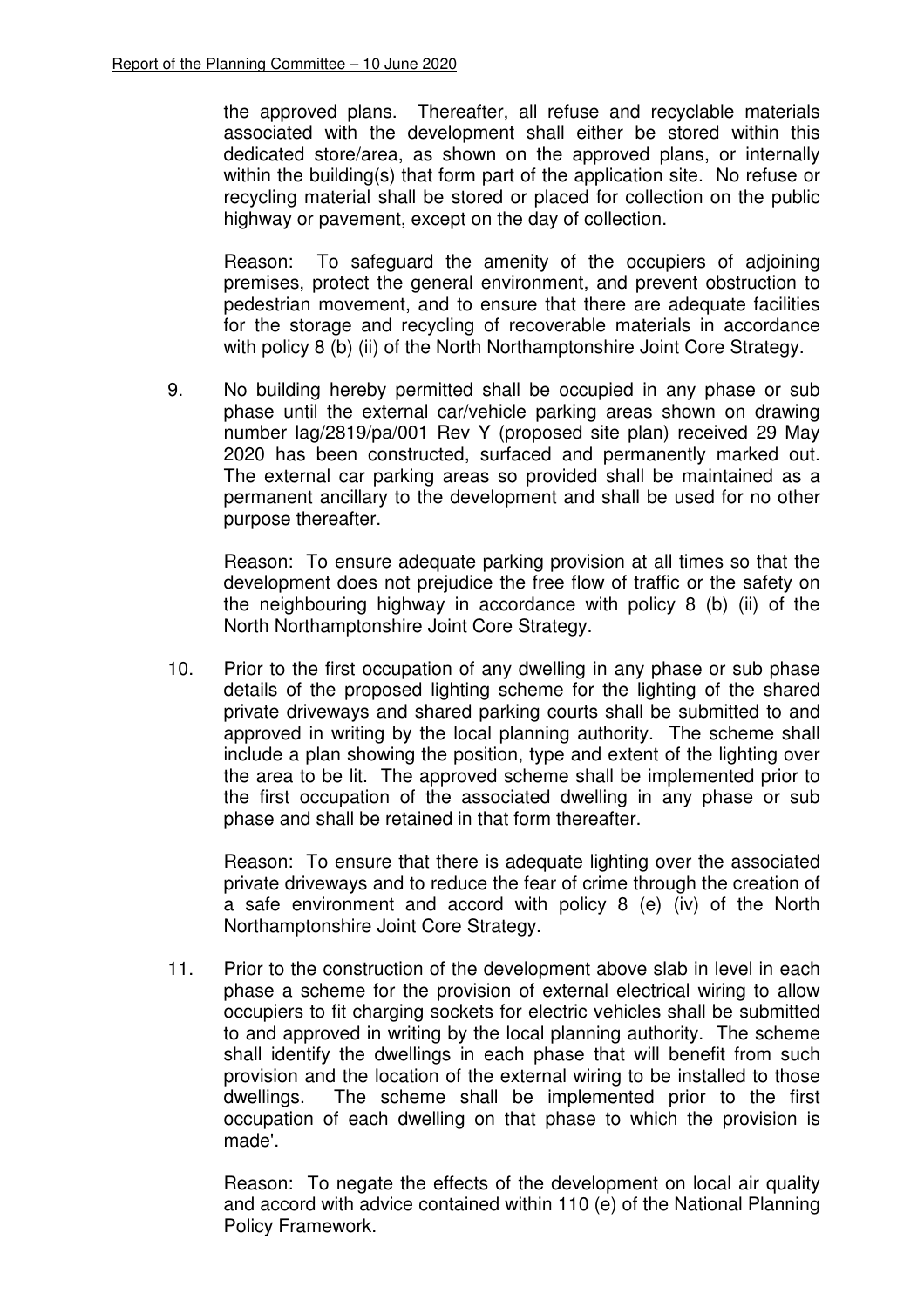12. No dwelling hereby permitted shall be occupied until the associated cycle parking provision shown on the approved drawing numbers lag/2819/pa/001 Rev Y (proposed site plan) received 29 May 2020 and LAG/2819/PA/1200 Rev A (cycle sheds small and large) received 20 May 2020 has been completed. Thereafter, the cycle parking provision shall be kept free of obstruction and shall be available for the parking of cycles only.

Reason: To ensure the provision and availability of adequate cycle parking in accordance with policy 8 (b) (i) of the North Northamptonshire Joint Core Strategy.

13. Before the first occupation of each associated dwelling the boundary treatment details shown on drawing number lag/2819/pa2/004 Rev D (proposed boundary treatment plan) received 29 May 2020 shall be installed or such other details that shall have been submitted to and approved in writing by the local planning authority and thereafter retained in that form.

Reason: To provide adequate privacy, to protect the external character and appearance of the area and to minimise the effect of development on the area in accordance with policy 8 (e) (i) of the North Northamptonshire Joint Core Strategy.

## **6. PLANNING APPLICATION WP/20/00099/REM – SITE FOR SCHOOL W NORTH NIORT WAY, WELLINGBOROUGH**

The annexed circulated report of the principal planning manager, was received, for a reserved matters application pursuant to WP/16/00271/VAR, specifically conditions 4 (a) (the layout, scale, appearance, access and landscaping); 4 (b) vehicle, cycle and foot access routes and parking; 4 (c) hard and soft landscaping including boundary treatments and details of street furniture and lighting; 4 (d) layout and design of public open space; 4A (a) layout, design and specification of drainage infrastructure; 4A (c) waste management facilities strategy and waste audit, including arrangements for the provision of waste collection receptacles; 6 (accordance with the planning application development framework plan); 10 (structural landscape scheme); 19 (foul water drainage); 20 (surface water drainage); 23 (sustainability statement/assessment), for proposed primary school, community centre, nursery and local children's play area (separate to the play provided as part of the primary school), comprising vehicular parking, hard and soft landscaping, and areas of hard and soft play, at Glenvale Park (Wellingborough North) at site for school W North Niort Way, Wellingborough for Mr M Best.

The report detailed the proposal, description of the site, the planning history, relevant planning policies, outcome of consultations and an assessment of the proposal.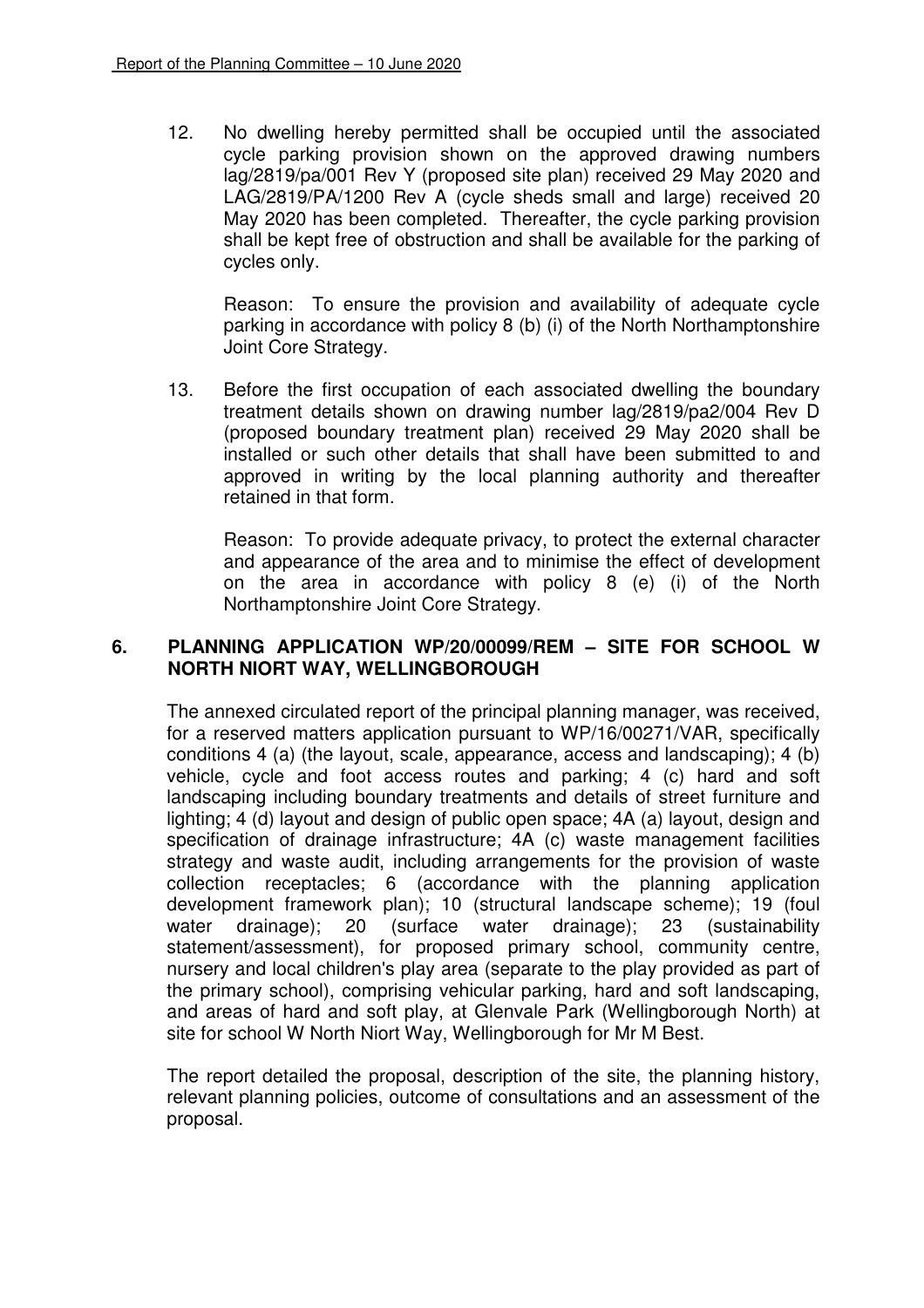The principal planning manager recommended that the reserved matters consent should be approved in relation to access, scale, appearance, layout and landscaping and subject to the conditions set out in the report. Conditions 4(a), 4(b), 4(c), 4(d), 4(A) (a), 4 (A) (c), 6, 10, 19, 20 and 23 can be partially discharged.

Requests to address the meeting had been received from the agent (planner) and the architect for any questions of clarification from members of the committee.

The speakers were available to address the committee via the Microsoft Teams Platform through the conference call facility.

The committee was given the opportunity to ask questions for clarification.

A member asked the architect what changes had been made to settle the requirements from Northamptonshire County Council.

The architect explained that Northamptonshire County Council had queried the building ability of the extensions to the school. The architect explained how the work would be delivered to the minimal impact on the school.

A member remarked that he welcomed the community centre and the school facility on the same site. Another member commented on the importance of other infrastructure on this development in relation to the school, footpath and cycle paths. One member considered the site to be perfect for a school.

The chairman then invited the committee to determine the application.

It was proposed by Councillor Griffiths and seconded by Councillor Aslam that the application for reserved matters consent be approved.

On being put to the vote, the motion for approval was unanimously carried.

**RESOLVED** that the application for reserved matters consent be approved in relation to access, scale, appearance, layout and landscaping and subject to the following conditions. Conditions  $4(a)$ ,  $4(b)$ ,  $4(c)$ ,  $4(d)$ ,  $4(A)$   $(a)$ ,  $4(A)$   $(c)$ ,  $6$ , 10, 19, 20 and 23 can be partially discharged.

1. The development hereby approved shall be carried out in accordance with the drawings/details of which are also approved as submission of details for the sub phase relating to the primary school, community centre, nursery and local childrens play area pursuant to conditions under the outline planning permission reference WP/16/00271/VAR as set out below: SCH267 (S) 001 Rev B (site location plan) received 20 April 2020;

 SCH267 (SK)001 Rev L (proposed site plan) received 19 May 2020 conditions  $4(a)$ ,  $4(b)$ ,  $4(c)$ ,  $6, 4(d)$ ;

SCH267 (SK)002 Rev F (proposed ground floor plan (primary school) received 17 April 2020 condition 4(a);

SCH267 (SK)003 Rev E (proposed elevations (primary school) received 11 May 2020 condition 4(a);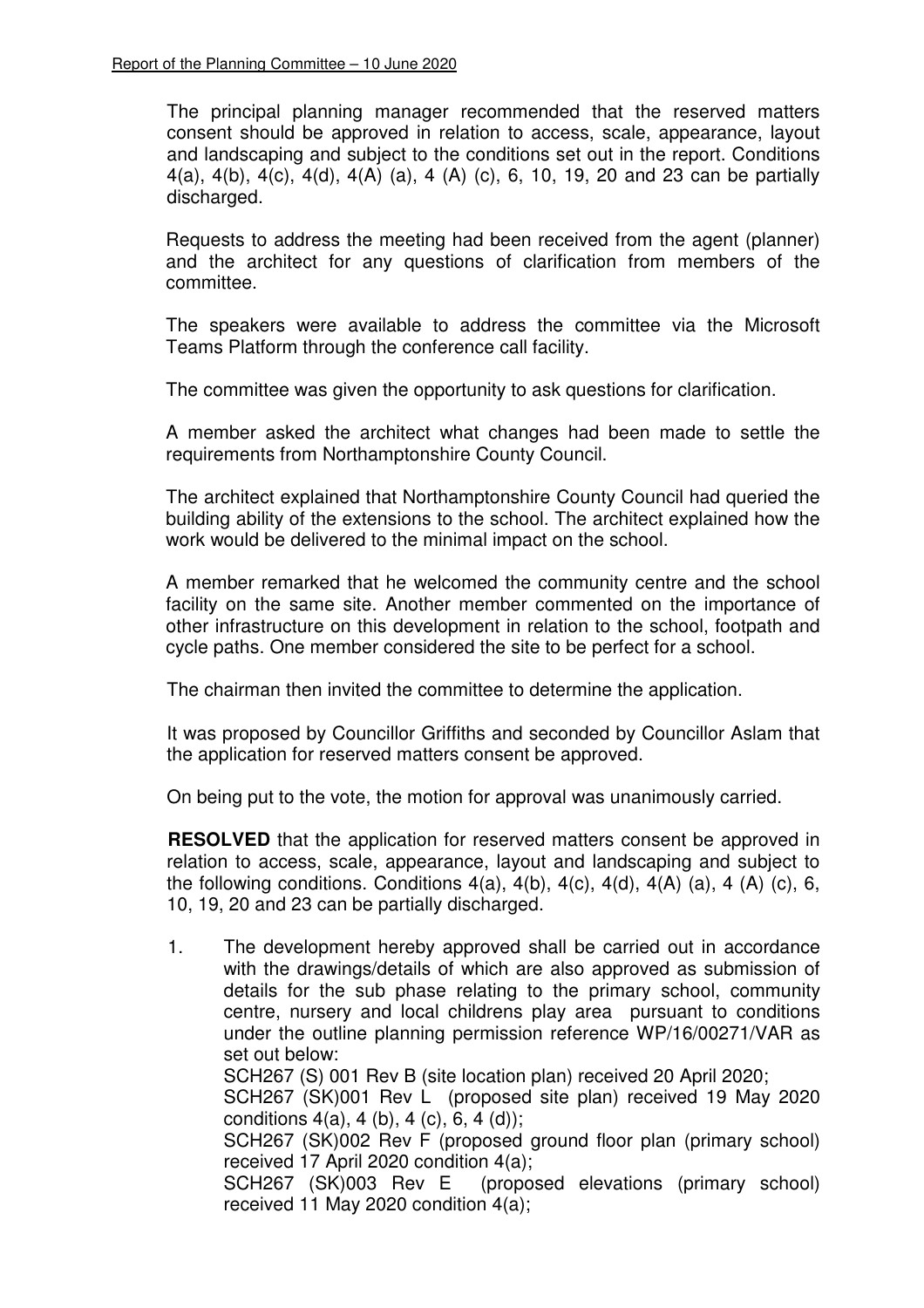SCH267 (SK)006 Rev C (proposed roof plan) received 17 April 2020 condition 4(a);

SCH267 (SK)010 Rev C (3d views) received 17 April 2020 condition 4(a);

SCH267 (SK) 014 (cycle parking) received 19 May 2020 condition 4(b);

SCH267 (SK)015 Rev C (waste management plan) received 20 April 2020 condition 4(A) (c);

SCH267 (SK)016 Rev A (primary school- pupil access routes) received 20 April 2020 condition 4 (b);

SCH267 (SK)101 (proposed ground floor plan (community centre and nursery) phase 1 received 18 February 2020 condition 4(a);

SCH267 (SK)102 Rev G (proposed ground floor plan (community centre & nursery) received 18 February 2020 condition 4(a);

SCH267 (SK) 103 Rev B (proposed roof plan) received 18 February 2020 condition 4(a);

SCH267 (SK) 105 Rev D (proposed elevations (community centre & nursery) received 18 February 2020 condition 4(a);

SCH267 (SK) 110 Rev C (3d views (community centre & nursery) received 18 February 2020 condition 4(a);

SCH267 RO3 Rev A New Primary School, Community Centre and Nursery Wellingborough North Design and Access Statement Rev A received 17 April 2020 condition 4 (a), 4 (b), 4 (c), 4 (d), 6, 10 and 23;

CSA/2290 133 Rev C (school & community centre landscape proposals sheet 1 of 3) received 19 May 2020 (conditions 4 (a), 4 (c) and 10);

CSA/2290 134 Rev C (school & community centre landscape proposals sheet 2 of 3) received 19 May 2020 (conditions 4 (a), 4 (c) and 10);

CSA/2290 135 Rev C (school & community centre landscape proposals sheet 3 of 3) received 19 May 2020 (conditions 4 (a), 4 (c) and 10);

CSA/2290 136 Rev A (school & community centre play area general arrangement plan) received 19 May 2020 (conditions 4 (a), 4 (c) and 10);

CSA/2290 137 Rev B (school & community centre play area soft Landscape proposals) received 19 May 2020 (conditions 4 (a), 4 (c) and 10);

CSA/2290 145 Rev C (school & community centre landscape masterplan) received 19 May 2020 (conditions 4 (a), 4 (c) and 10);

27391 500 004 Rev J (Wellingborough North detailed design highway access drainage layout sheet 4 of 4) received 18 February 2020 (conditions 4(d) and 20);

27391 2089 001 Rev B (primary school development finished floor levels) received 20 April 2020 conditions 4(a), 4(d) and 20;

27391 2089 002 Rev A (North Wellingborough primary school development surface and foul water drainage layout) received 20 April 2020 (conditions 4(d), 19 and 20);

27391 2089 003 Rev A (primary school development overland flows routing) received 20 April 2020 (conditions 4(d) and 20);

27391 2089 004 Rev A (primary school development maintenance and adoption strategy) received 20 April 2020 (conditions 4(d), 19 and 20);

27391 2089 005 Rev D (primary school development swept path analysis) received 20 April 2020 (condition 4 (b));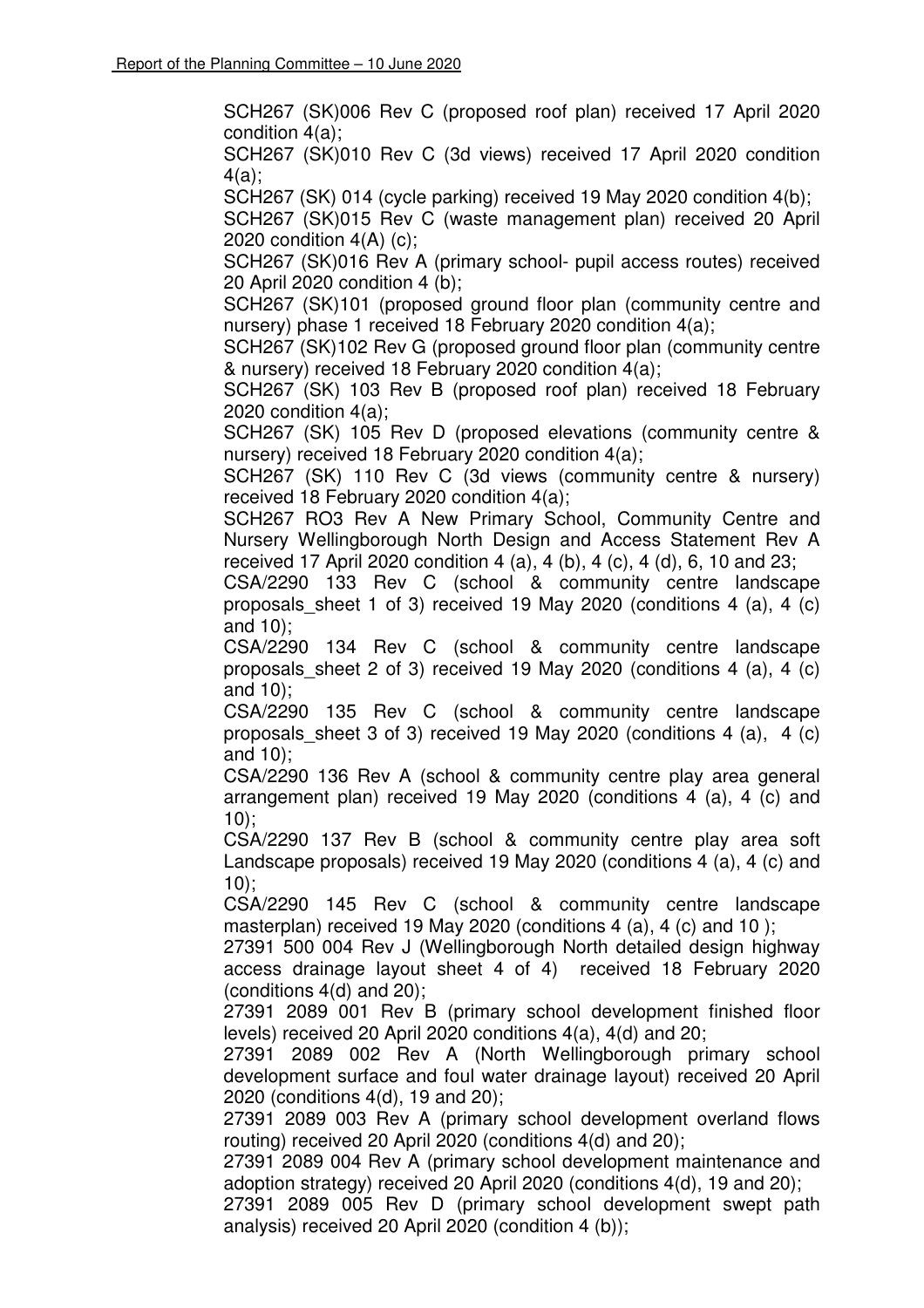Stantec technical note reference 27391 TN026 dated 14 January 2020 in relation to North Wellingborough primary school and community centre reserved matters application - surface water drainage and flood risk (12 pages) received 10 March 2020 (conditions 4(d) and 20);

MicroDrainage File 200117 dated 17th January 2020 received 10 March 2020 (conditions 4(d) and 20); North Wellingborough primary school North Wellingborough primary school and community centre BREEAM Pre-Assessment Rev 1 by Environmental Economics Ltd dated 19 December 2019 (34 pages) received 18 February 2020 (condition 23);

(SK) 013 (reception airlock (primary school)) received 19 May 2020 condition 4 (a);

Reason: To define the permission and to conform with the requirements of the Town and Country Planning (General Development Procedure) (Amendment No3) (England) Order 2009.

2. Notwithstanding the submitted details, no development above slab level for either the primary school, the community centre, or the pre school nursery shall take place until full details including samples of the materials to be used in the construction of the external surfaces (including facing brick, roof treatment and cladding panels which should consist of a single sheet) and architectural detailing (including windows, doors, reveals and cills, rainwater goods, flue/vent extracts, soffits/fascia/bargeboards/verge trim and design/location of meter boxes) of the primary school, the community centre and the pre-school nursery hereby permitted have been submitted to and approved in writing by the local planning authority. Development shall be carried out for either, the primary school, the community centre, or the pre school nursery in accordance with the approved details.

Reason: In the interest of the visual amenity of the area in accordance with policy 8 (d) (i) of the North Northamptonshire Joint Core Strategy.

3. No building hereby permitted for either the primary school, the community centre, or the pre school nursery shall be occupied until the refuse store, and facilities allocated for storing of recyclable materials, as shown drawing number SCH267 (SK) 015 Rev C (waste management plan) received 20 April 2020 has been completed in accordance with the approved plans. Thereafter, all refuse and recyclable materials associated with either the primary school, the community centre, or the pre school nursery of the development shall either be stored within this dedicated store/area, as shown on the approved plans, or internally within the building(s) that form part of the application site. No refuse or recycling material shall be stored or placed for collection on the public highway or pavement, except on the day of collection.

Reason: To safeguard the amenity of the occupiers of adjoining premises, protect the general environment, and prevent obstruction to pedestrian movement, and to ensure that there are adequate facilities for the storage and recycling of recoverable materials in accordance with policy 8 (b) (ii) of the North Northamptonshire Joint Core Strategy.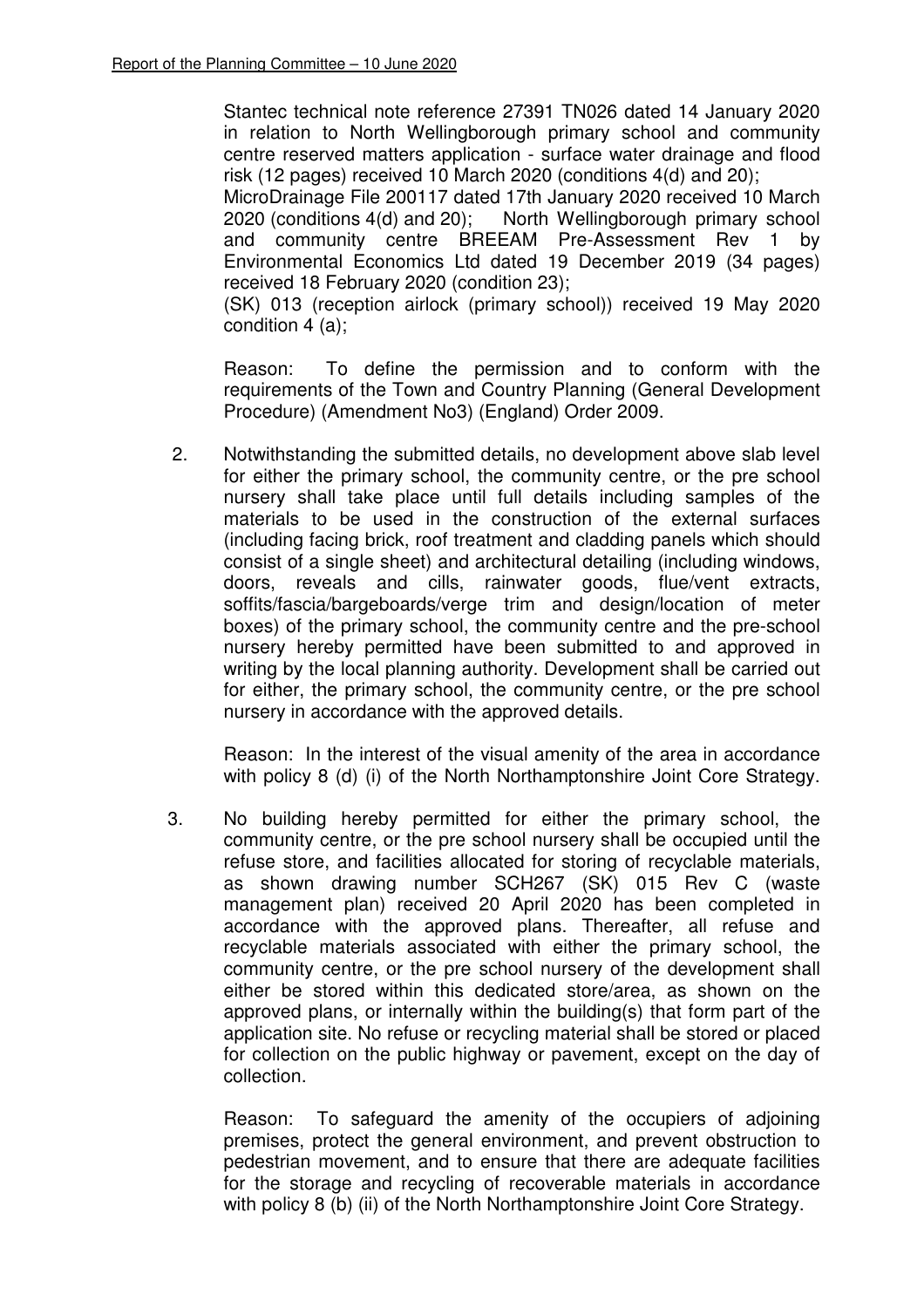4. No building hereby permitted for either the primary school, the community centre, or the pre school nursery shall be occupied until the external car/vehicle parking areas shown on drawing number SCH267 (SK) 001 Rev L (proposed site plan) received 19 May 2020 has been constructed, surfaced and permanently marked out. The external car parking areas provided with either the primary school, the community centre, or the pre school nursery shall be maintained as a permanent ancillary to the developments and shall be used for no other purpose thereafter.

Reason: To ensure adequate parking provision at all times so that the development does not prejudice the free flow of traffic or the safety on the neighbouring highway in accordance with policy 8 (b) (ii) of the North Northamptonshire Joint Core Strategy.

5. No building hereby permitted for either the primary school, the community centre, or the pre school nursery shall be occupied until the associated cycle parking provision shown on the approved drawing numbers SCH267 (SK)001 Rev L (proposed site plan) received 19 May 2020 and SCH267 (SK) 014 (cycle parking) received 19 May 2020 has been completed. Thereafter, the cycle parking provision for either the primary school, the community centre, or the pre school nursery shall be kept free of obstruction and shall be available for the parking of cycles only.

Reason: To ensure the provision and availability of adequate cycle parking in accordance with policy 8 (b) (i) of the North Northamptonshire Joint Core Strategy.

6. All hard and soft landscape works shown on drawing numbers CSA/2290 133 Rev C (school & community centre landscape proposals sheet 1 of 3);

CSA/2290 134 Rev C (school & community centre landscape proposals sheet 2 of 3) and CSA/2290 135 Rev C (school & community centre landscape proposals sheet 3 of 3); CSA/2290 136 Rev A (school & community centre play area general arrangement plan); CSA/2290 137 Rev B (school & community centre play area soft Landscape proposals) received 19 May 2020 and CSA/2290 145 Rev C (school & community centre landscape masterplan) received 19 May 2020 shall be carried out in the first planting season following the occupation of the associated building for the primary school, the community centre, or the pre-school nursery or such other details that shall have been submitted to and approved in writing by the local planning authority and thereafter retained in that form. If within a period of five years from the date of the planting of any tree or shrub, that tree or shrub, or any tree and shrub planted in replacement for it, is removed, uprooted or destroyed, dies, becomes severely damaged or diseased, shall be replaced in the next planting season with trees and shrubs of equivalent size, species and quantity.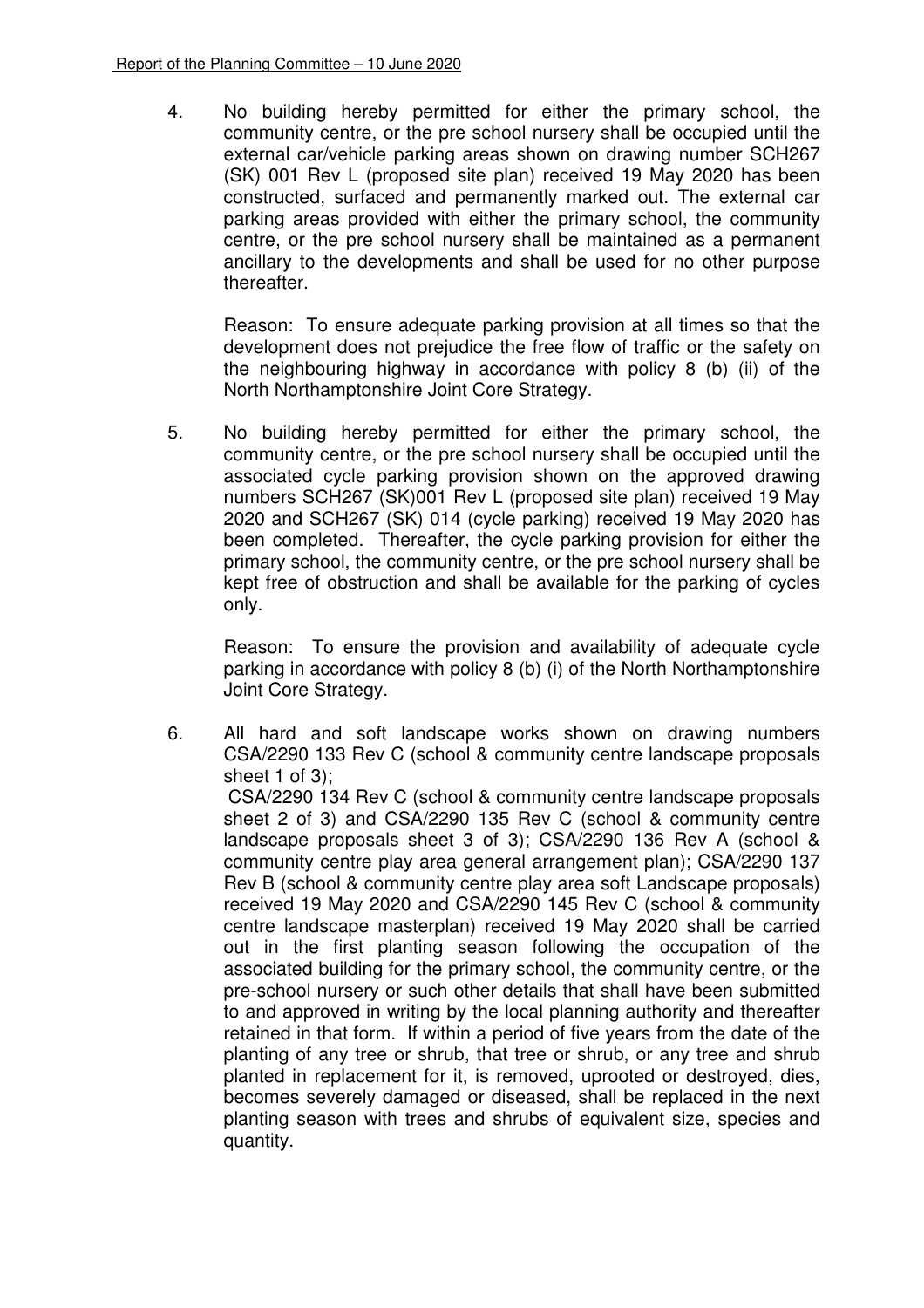Reason: To protect the appearance and character of the area and to minimise the effect of development on the area in accordance with policy 3 (a), (b) and (e) of the North Northamptonshire Joint Core Strategy.

7. Before the first occupation of any building for the primary school, the community centre, or the pre school nursery the boundary treatment details shown on drawing number SCH267 (SK)001 Rev L (proposed site plan) received 19 May 2020 shall be installed or such other details that shall have been submitted to and approved in writing by the local planning authority and thereafter retained in that form.

Reason: To provide adequate privacy, to protect the external character and appearance of the area and to minimise the effect of development on the area in accordance with policy 8 (e) (i) of the North Northamptonshire Joint Core Strategy.

8. Prior to the development above slab level for the primary school, the community centre, or the pre school nursery, details of the proposed CCTV coverage of the plaza and car parks serving the primary school, the combined community centre and pre-school nursery shall be submitted to and approved in writing by the local planning authority. This shall include details of the CCTV poles and cameras, their siting and area of coverage. The approved details shall be installed on the site prior to the first use of any associated building for the primary school, the community centre, or the pre school nursery and shall be retained thereafter.

Reason: To reduce the likelihood of crime, disorder and anti-social behaviour occurring in accordance with policy 8 (e) (iv) of the North Northamptonshire Joint Core Strategy.

9. Prior to the development of the primary school above slab level, details of the proposed biodiversity enhancements to the habitat areas shown on hereby approved drawing number (SK) 001 Rev L (proposed site plan) received 19 May 2020 shall be submitted to and approved in writing by the local planning authority. The scheme shall include details of the types, numbers and spacings of trees, shrubs, meadow grasses, bat, bird, insect boxes and bug hotels. The approved details shall be installed on the site prior to the first use of the associated primary school and shall be retained thereafter.

Reason: To enhance the biodiversity of these habitats areas in accordance with policy 4 of the North Northamptonshire Joint Core Strategy, policy site 2 (J) of the Plan for the Borough of Wellingborough and advice contained within chapter 15 of the National Planning Policy Framework.

10. Before the first of occupation of the building for the primary school details of the public art within the recessed 'atrium' space leading to the school entrance shall be submitted to and approved in writing by the local planning authority. This could consist of artwork suspended from the canopy or integrated into the vertical glazing above the entrance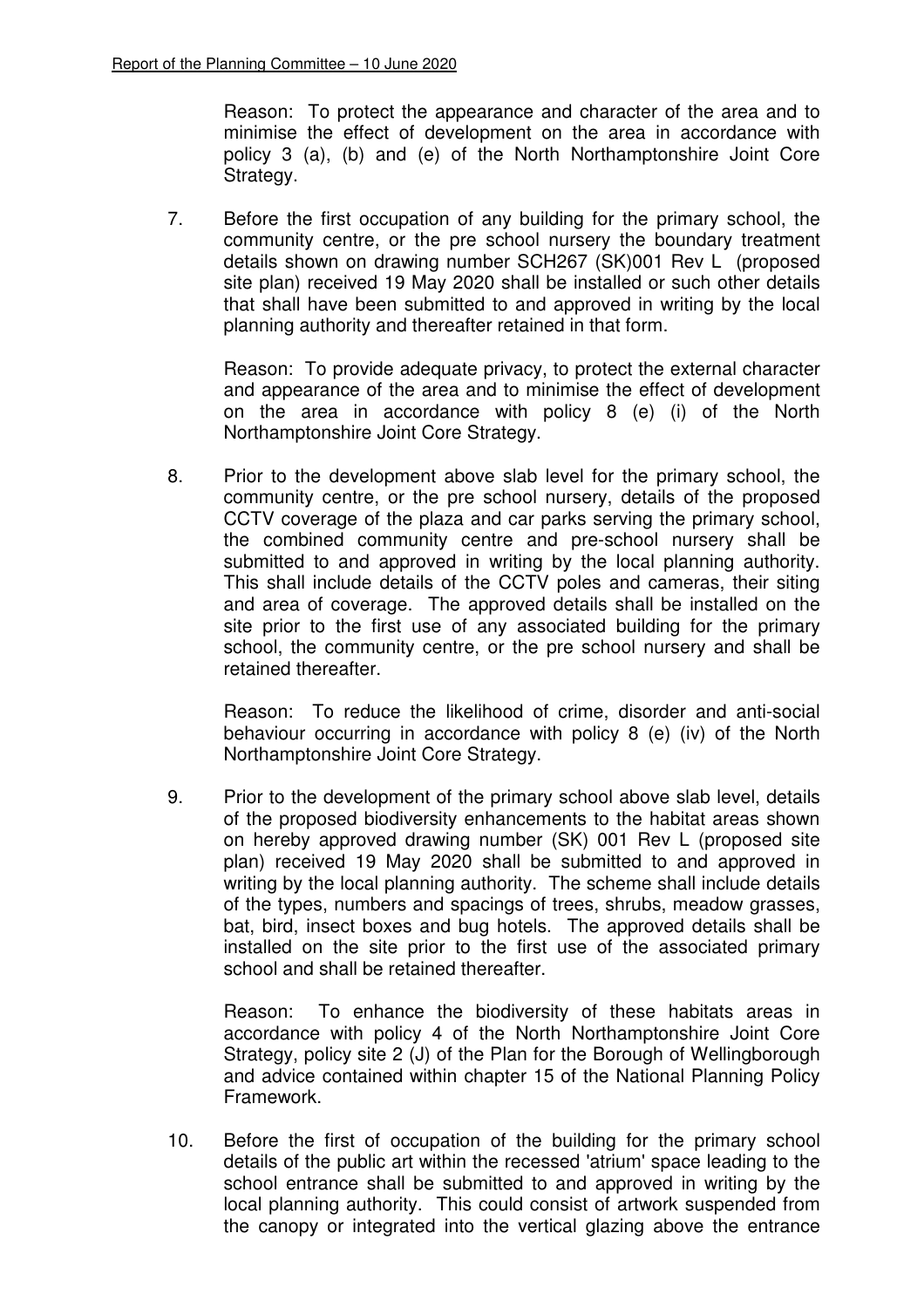door and artwork incorporated into a wall mounted panel provided in the wall adjacent to the entrance door to the school. The approved details shall be implemented prior to the first use of the primary school and shall be retained in that form thereafter.

Reason: To ensure that the entrance to the primary school is prominent and a clearly defined memorable feature in the sites immediate and wider streetscene in accordance with policy 8 (d) (i) and (iii) of the North Northamptonshire Joint Core Strategy.

11. Prior to the construction above slab level of any building for either the primary school, the community centre, or the pre school nursery an acoustic assessment demonstrating the effects of the internal and external use of the primary school, the community centre, the preschool nursery and external multi use games area on residential development parcels in phase 1 of Glenvale Park shall be submitted to and approved in writing by the local planning authority. Any acoustic report should consider auxiliary equipment; school pitches, the multi use games area as well as noise emitted from the buildings and should include any necessary mitigation measures. The approved scheme and mitigation measures shall be implemented before the first use any building or external for either the primary school, the community centre, or the pre school nursery and shall be retained in that form thereafter.

Reason: In the interest of safeguarding residential amenity in accordance with policy 8 (e) (ii) of the North Northamptonshire Joint Core Strategy.

12. Prior to the first operation of any building for either the primary school, the community centre, or the pre school nursery, a scheme for the control of noise and vibration of any plant (including ventilation, refrigeration and air conditioning) or ducting system to be used in pursuance of this permission shall be submitted to and approved in writing by the local planning authority. The development for either the primary school, the community centre, or the pre school nursery, shall be carried out in accordance with the approved details. The equipment shall be maintained so that the rating level of noise emitted from the proposed plant and equipment to be installed on the site in any phase or sub phase (determined using the guidance of BS4142:2014) shall not exceed the existing measured background noise level (LA90,T) as measured at a location representative of the nearest noise sensitive receptor property during both the daytime (07:00 -23:00) and night time (23:00 - 07:00) period, whenever it is operating as agreed with the local planning authority. After installation of the approved plant for either the primary school, the community centre, or the pre school nursery, no new plant or ducting system shall be used without the written consent of the local planning authority.

Reason: To protect the residential amenity of the locality in accordance with policy 8 (e) (ii) of the North Northamptonshire Joint Core Strategy.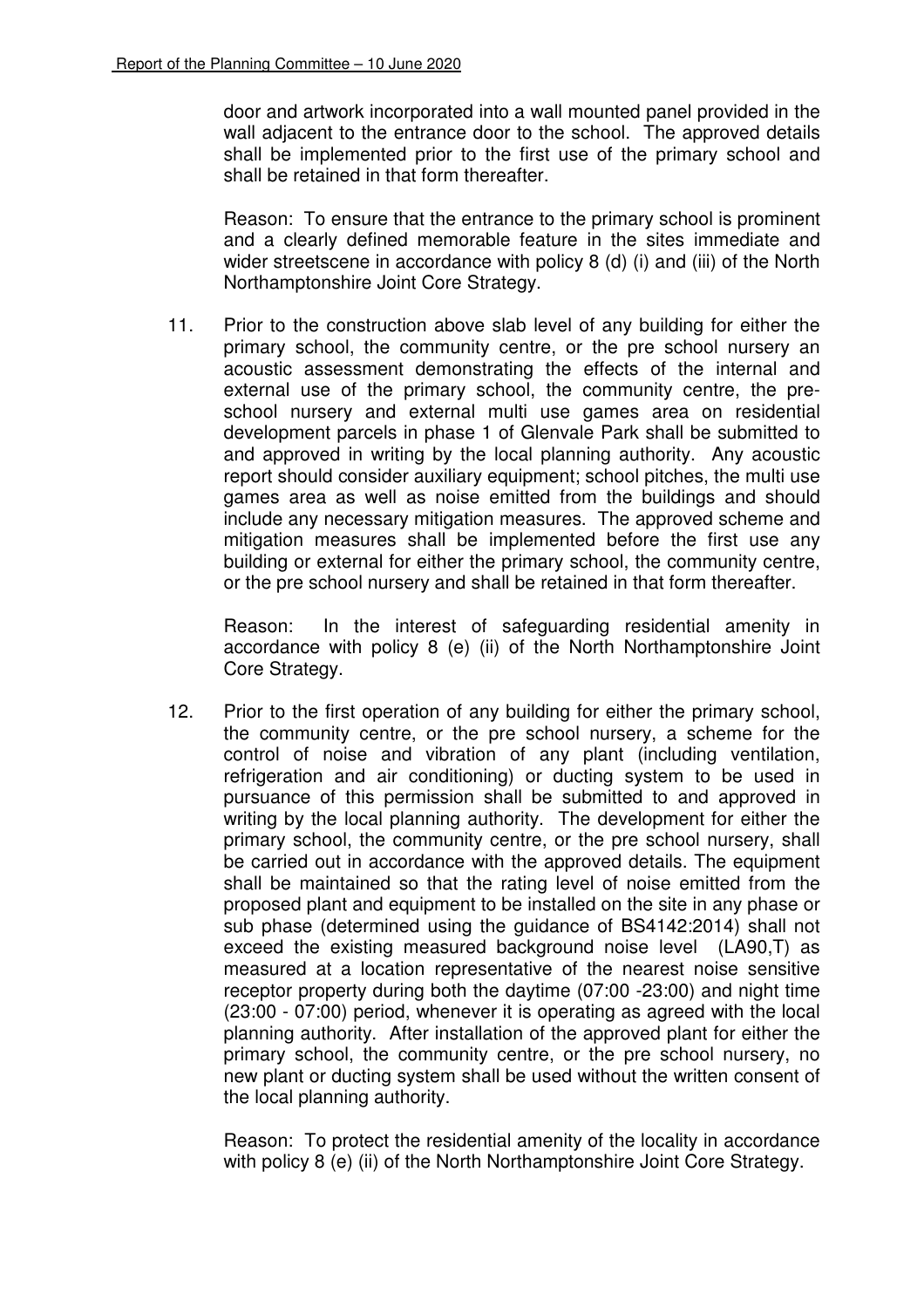13. Prior to the first operation of any building for either the primary school, the community centre, or the pre school nursery a scheme for the extraction and treatment of fumes and odours together with a maintenance plan, shall be submitted to and approved in writing by the local planning authority. Any equipment, plant or process provided or undertaken in pursuance of this condition shall be installed prior to the first operation of any building for either, the primary school, the community centre, or the pre school nursery. The extraction and treatment equipment shall be maintained in any phase or sub-phase and operated in compliance with the approved scheme. After installation of the approved plant no new plant or ducting system for either the primary school, the community centre, or the pre school nursery shall be used without the written consent of the local planning authority.

Reason: To prevent transmission of odours into neighbouring premises to protect amenity in accordance with policy 8 (e) (ii) of the North Northamptonshire Joint Core Strategy.

14. Prior to the construction above slab level of the community centre, a noise impact assessment shall be undertaken to determine the level of mitigation required for the community centre and shall be submitted to and approved in writing by the local planning authority. The approved scheme shall be fully implemented before the first use of the community centre building.

Reason: To prevent an increase in background noise levels and protect the amenity of any residents in accordance with policy 8 (e) (ii) of the North Northamptonshire Joint Core Strategy.

15. Prior to the first use of the community centre and external multi use games area a noise management plan for the community centre and external multi use games area shall be submitted and approved by the local planning authority. The approved scheme for the community centre and external multi use games area shall be thereafter implemented and adhered to. Any variation to the approved scheme shall have received written approval of the local planning authority.

Reason: In the interests of residential amenity in accordance with policy 8 (e) (ii) of the North Northamptonshire Joint Core Strategy.

16. The use of the multi use games area hereby permitted shall only operate between the hours of 08:00 and 20:00.

Reason: In the interests of residential amenity in accordance with policy 8 (e) (ii) of the North Northamptonshire Joint Core Strategy.

17. Prior to the construction of the development above slab in level for either the primary school, the community centre, or the pre school nursery details of a charging point for electric vehicles to be installed for either the primary school, the community centre, or the pre school nursery shall be submitted to and approved in writing by the local planning authority. The approved scheme shall be installed prior to the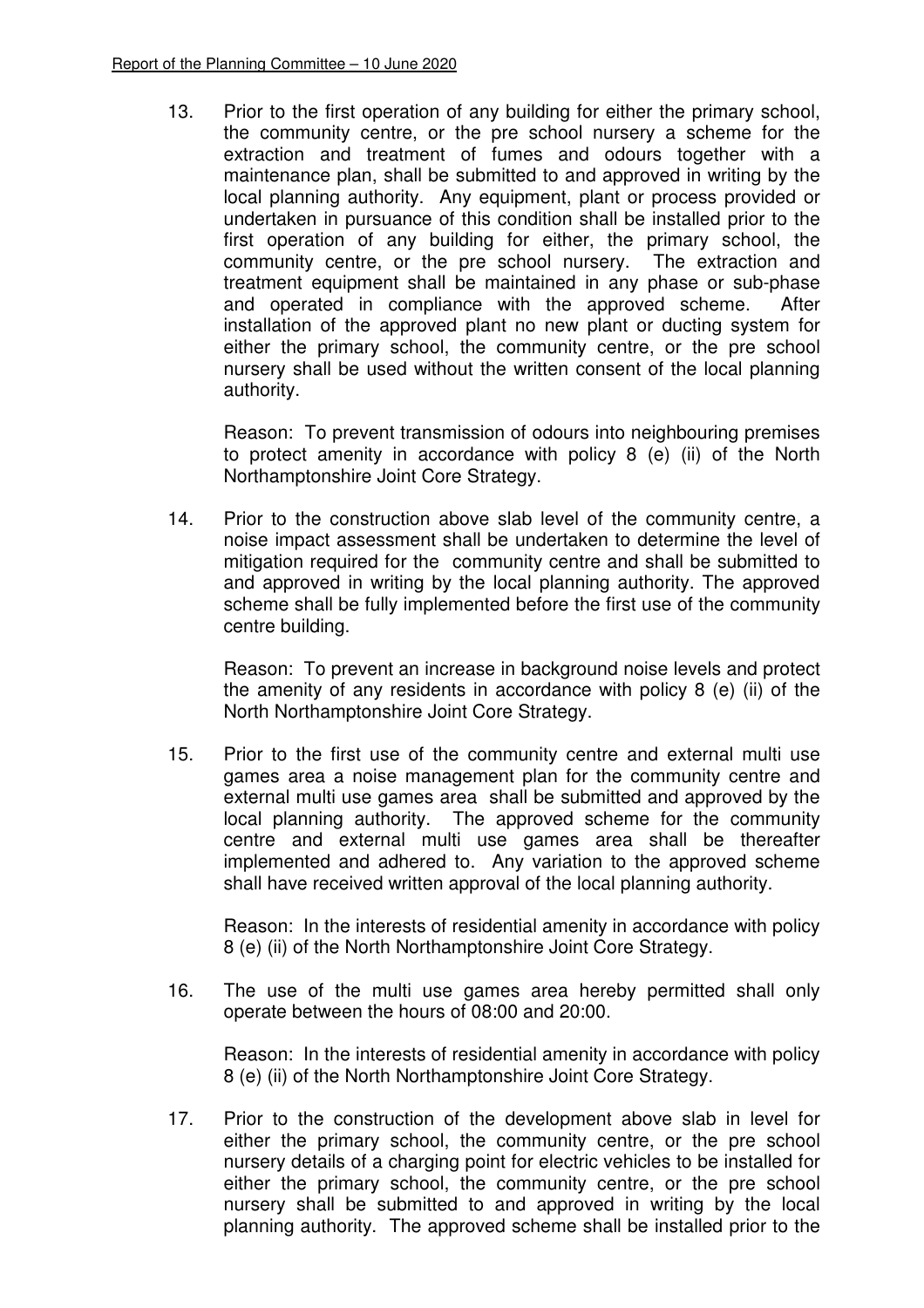first occupation of each associated building for either the primary school, the community centre, or the pre school nursery.

Reason: To negate the impact of the development on local air quality and accord with policies 8 (e) (ii) and 15 (c) of the North Northamptonshire Joint Core Strategy and advice contained within paragraph 110 (e) of the National Planning Policy Framework.

## **7. PLANNING APPLICATION WP/20/00100/REM – SITE R4a LOCAL CENTRE W NORTH, NIORT WAY, WELLINGBOROUGH**

The annexed circulated report of the principal planning manager, was received, for a reserved matters application pursuant to WP/16/00271/VAR, specifically conditions 4 (a) (the layout, scale, appearance); 4 (b) vehicle, cycle and foot access routes and parking; 4 (c) hard and soft landscaping including boundary treatments ;4 (d) layout and design of public open space; 4A (a) layout, design and specification of drainage infrastructure; 4A (c) waste management facilities strategy and waste audit, including arrangements for the provision of waste collection receptacles; 6 (accordance with the planning application development framework plan); 10 (structural landscape scheme); 19 (foul water drainage); 20 (surface water drainage); 23 (sustainability statement/assessment), for proposed local centre, comprising 968m2 of Use Class A1 (food retail and commercial units), 162m2 of Use Class A3 (food and drink unit), 5 no. apartments of Use Class C3, and 538m2 of Use Class D2 (gym) with associated parking, landscape works, at Glenvale Park (Wellingborough North) at Site R4a Local Centre W North, Niort Way, Wellingborough for Mr M Best.

The report detailed the proposal, description of the site, the planning history, relevant planning policies, outcome of consultations and an assessment of the proposal.

The principal planning manager recommended that the reserved matters consent should be approved in relation to access, scale, appearance, layout and landscaping and subject to the conditions set out in the report. Conditions 4(a), 4(b), 4(c), 4 (d). 4A(a) 4 (A) (c), 6, 10, 19, 20 and 23 can be partially discharged.

Requests to address the meeting had been received from the agent (planner) and the architect for any questions of clarification from members of the committee.

The speakers were available to address the committee via the Microsoft Teams Platform through the conference call facility.

The committee was given the opportunity to ask questions for clarification.

A few questions were raised with the architect. One member wanted clarification that unit 5 was not a drive-through for takeaways to which the architect confirmed it was not. The same member asked questions in relation to timescales taking into account the impact that covid 19 could have on retail and commercial use. The architect responded by saying it was very difficult to predict but he would anticipate the first quarter of next year all being well,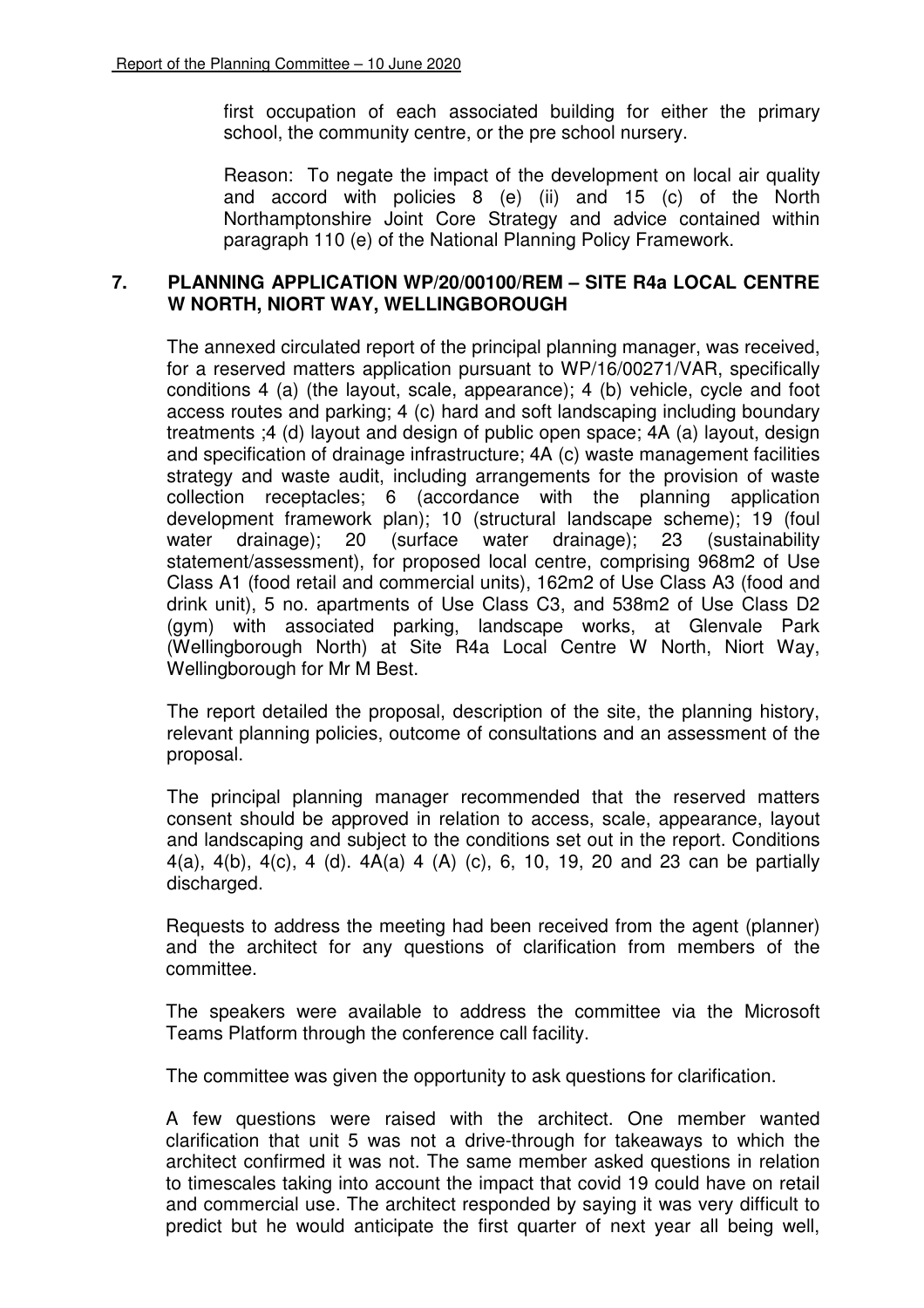arising with construction and first movements in 2021. Another member sought clarification of any electrical points in parking areas to which the architect confirmed there would be two electric parking bays next to the single A3 parking unit.

The chairman then invited the committee to determine the application.

It was proposed by Councillor Bell and seconded by Councillor Morrall that the application for reserved matters consent be approved.

On being put to the vote, the motion for approval was unanimously carried.

**RESOLVED** that the application for reserved matters consent be approved in relation to access, scale, appearance, layout and landscaping and subject to the following conditions. Conditions  $4(a)$ ,  $4(b)$   $4(c)$ ,  $4(d)$ .  $4A(a)$ ,  $4(A)$   $(c)$ , 6, 10, 19, 20 and 23 can be partially discharged:

1. The development hereby approved shall be carried out in accordance with the drawings/details of which are also approved as submission of details for sub phase R4a (local centre) pursuant to conditions under the outline planning permission reference WP/16/00271/VAR as set out below:

1033-1001 Rev P1 (site location - site plan) received 14 February 2020;1033-003 Rev P5 (site location - site plan) received 21 May 2020  $(conditions 4 (a)), 4(b), 6);$ 

1033-004 Rev P2 (proposed GF FF plans retail units 1-4 and residential 5 apartments) received 14 February 2020; (condition 4 (a), 4 (b), 4 (A)  $(c)$ :

1033-005 Rev P4 (proposed elevations retail units 1-4 and residential 5 apartments) received 12 May 2020; (condition 4 (a));

1033-006 Rev P2 (proposed GF FF plans food store and gym) received 14 February 2020; (condition 4 (a), 4 (A) (c));

1033-007 Rev P3 (proposed elevations plans food store and gym) received 12 May 2020; (condition 4 (a));

1033-008 Rev P10 (site layout - block plan) received 21 May 2020 (conditions 4 (a) and 10);

1033-012 Rev P3 (proposed elevations and floor plan retail unit) received 12 May 2020; (condition 4 (a) and 4 (A)  $(c)$ );

1033-013 Rev P2 (proposed street elevations) received 14 February 2020 (condition 4 (a);)

1033-014 Rev P1 (waste collection layout) received 14 February 2020 (condition  $4(A)$  (c));

1033-015 Rev P1 (proposed roof plan foodstore/gym) received 14 February 2020 (condition 4 (a);

1033-016 Rev P1 (site plan-movement routes) received 14 February 2020 (condition 4 (b));

1033-017 Rev P4 (proposed material schedule retail and residential block) received 12 May 2020 (condition 4 (a));

1033-018 Rev P3 (proposed material schedule retail unit) received 12 May 2020 (condition 4 (a));

1033-019 Rev P3 (proposed material schedule foodstore and gym) received 12 May 2020 (condition 4 (a));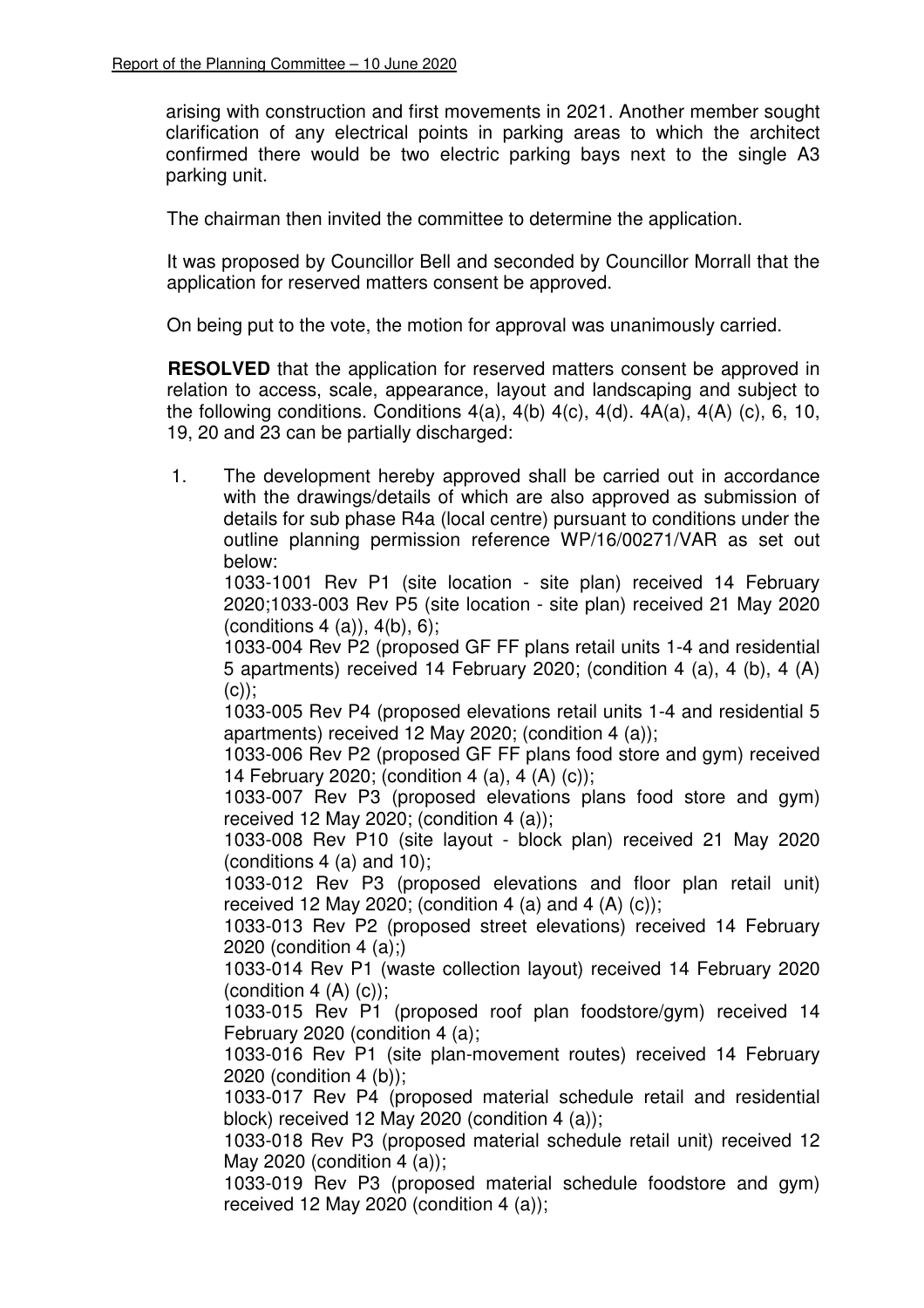1033-020 Rev P6 (proposed boundary treatments) received 21 May 2020 (condition 4 (c));

1033-021 (proposed visual retail unit 5) received 14 February 2020 (condition  $4$  (a));

1033-022 (proposed visual retail + residential terrace) received 14 February 2020 (condition 4 (a));

1033-023 (proposed visual foodstore and gym) received 14 February 2020 (condition 4 (a));

1033-025 (crime prevention plan) received 8 April 2020 (condition 4 (a)); 1033-26 (proposed elevations comparative heights) 26 April 2020 (condition  $4(a)$ );

1033-027 (proposed south elevation-retail+residential) received 12 May 2020 (condition 4 (a));

1033-028 (proposed west elevation-retail+residential) received 12 May 2020 (condition 4 (a));

1033-029 (proposed west elevation-foodstore) received 12 May 2020 (condition  $4$  (a));

1033-030 (proposed south elevation-foodstore) received 12 May 2020  $($ condition 4 $($ a $)$ ):

1033-031 (proposed cycle shelters) received 12 May 2020 (condition 4  $(b)$ :

27391/2086/001 Rev A (local centre development finished floor levels) received 14 February 2020 (condition 4 (A) (a));

27391/2086/002 Rev A (local centre development surface water and foul drainage layout) received 14 February 2020 (conditions 4 (A) (a), 19 and 20);

27391/2086/003 Rev A (local centre development overland flows routing) received 14 February 2020 (conditions 4 (A) (a), 19 and 20);

27391/2086/004 Rev A (local centre development maintenance and adoptions strategy received 14 February 2020 (conditions 4 (A) (a), 19 and 20);

27391/2086/005 Rev A (local centre development swept path analysis) received 14 February 2020 (conditions 4 (b);

Technical Note TN024 North Wellingborough Local Centre Development surface water drainage and flood risk reference 27391 dated 20th December 2019 prepared by Stantec received 6 March 2020 (conditions  $4(A)$  (a) and  $20$ ;

CSA/2290/140 Rev C (soft landscape proposals) received 19 May 2020 (condition 4 (c) and 10);

Delivery Management Plan convenience store received 6 March 2020 (conditions 4 (b);

Crime prevention statement (revision 2) received on 8 April 2020 (condition 4(A)); Assessment report: North Wellingborough - Local Centre - Gym by Environmental Economics Ltd dated 9 December 2019 (33 pages) received 14 February 2020;

Assessment report: North Wellingborough - Local Centre - Retail by Environmental Economics Ltd dated 9 December 2019 (33 pages) received 14 February 2020;

Assessment report: North Wellingborough - Local Centre by A3 Environmental Economics Ltd dated 9 December 2019 (33 pages) received 14 February 2020;

Sustainability Statement Rev 1 by Environmental Economics Ltd dated 12 December 2019 (52 pages) received 14 February 2020.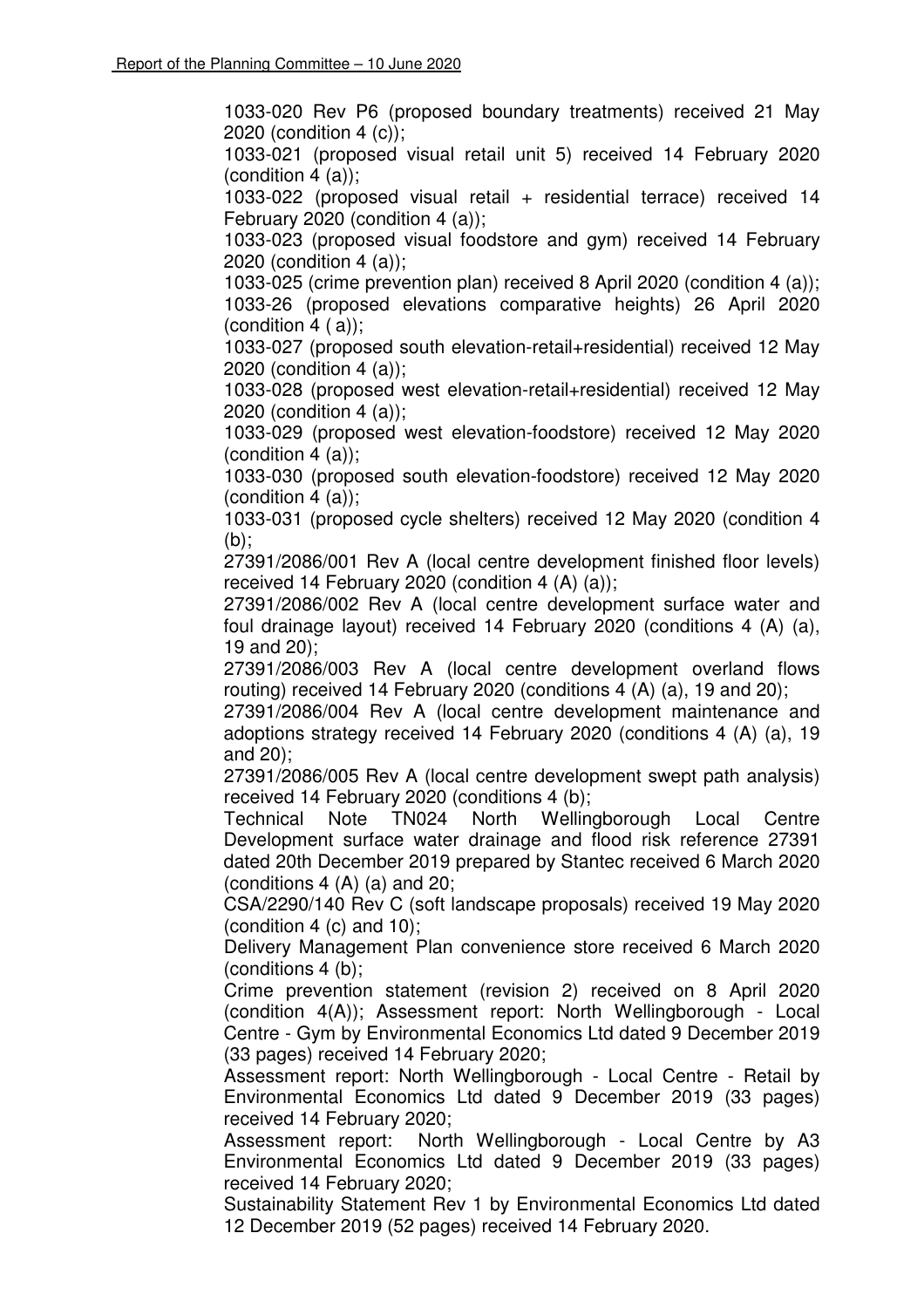Reason: To define the permission and to conform with the requirements of the Town and Country Planning (General Development Procedure) (Amendment No. 3) (England) Order 2009.

2. No vehicles making deliveries to or from the foodstore, the gym, the retail units or A3 café/restaurant shall enter or leave the site, or machinery operated, except between the hours of 07:00 and 20:00 hours Monday to Saturday and 10:30 to 17:00 on Sundays and recognised public holidays with the exception of newspaper deliveries which are to be delivered to the front of the foodstore.

Reason: To ensure that the development hereby permitted is not detrimental to the amenity of the area and/or nearby residents by reason of undue noise including from delivery vehicles entering or leaving the site and in accordance with policy 8 (e) (ii) of the North Northamptonshire Joint Core Strategy.

3. Prior to the commencement of any construction works on site in any phase or sub phase details of the proposed lighting scheme for the lighting of the public car park, pedestrian pathways and public space shall be submitted to and approved in writing by the local planning authority. The scheme shall include a plan showing the position, type and extent of the lighting over the area to be lit. This information shall include a layout plan with beam orientation and schedule of equipment in the design (luminaire type: mounting height; aiming angles and luminaire profiles). The approved scheme shall be installed prior to the first occupation of any building in any phase or sub phase, maintained, and operated in accordance with the approved details unless the local planning authority gives its written consent to any variation. Light trespass shall not exceed a level of 5 Lux beyond 5 metres from the boundary of the site.

Reason: To ensure that there is adequate lighting over the public car park and public square and to reduce the fear of crime through the creation of a safe environment and accord with policy 8 (e) (iv) of the North Northamptonshire Joint Core Strategy.

4. Prior to the occupation of any part of the development, details of the proposed CCTV coverage of the local centre shall be submitted to and approved in writing by the local planning authority. This shall include details of the CCTV poles and cameras, their siting and area of coverage. The approved details shall be installed on the site prior to the first use of any building and shall be retained thereafter.

Reason: To reduce the likelihood of crime, disorder and anti-social behaviour occurring in accordance with policy 8 (e) (vi) of the North Northamptonshire Joint Core Strategy.

5. All hard and soft landscape works shown on drawing numbers CSA/2290/140 Rev C (soft landscape proposals) received 19 May 2020 shall be carried out in the first planting season following the occupation of the associated dwelling in that phase or in accordance with a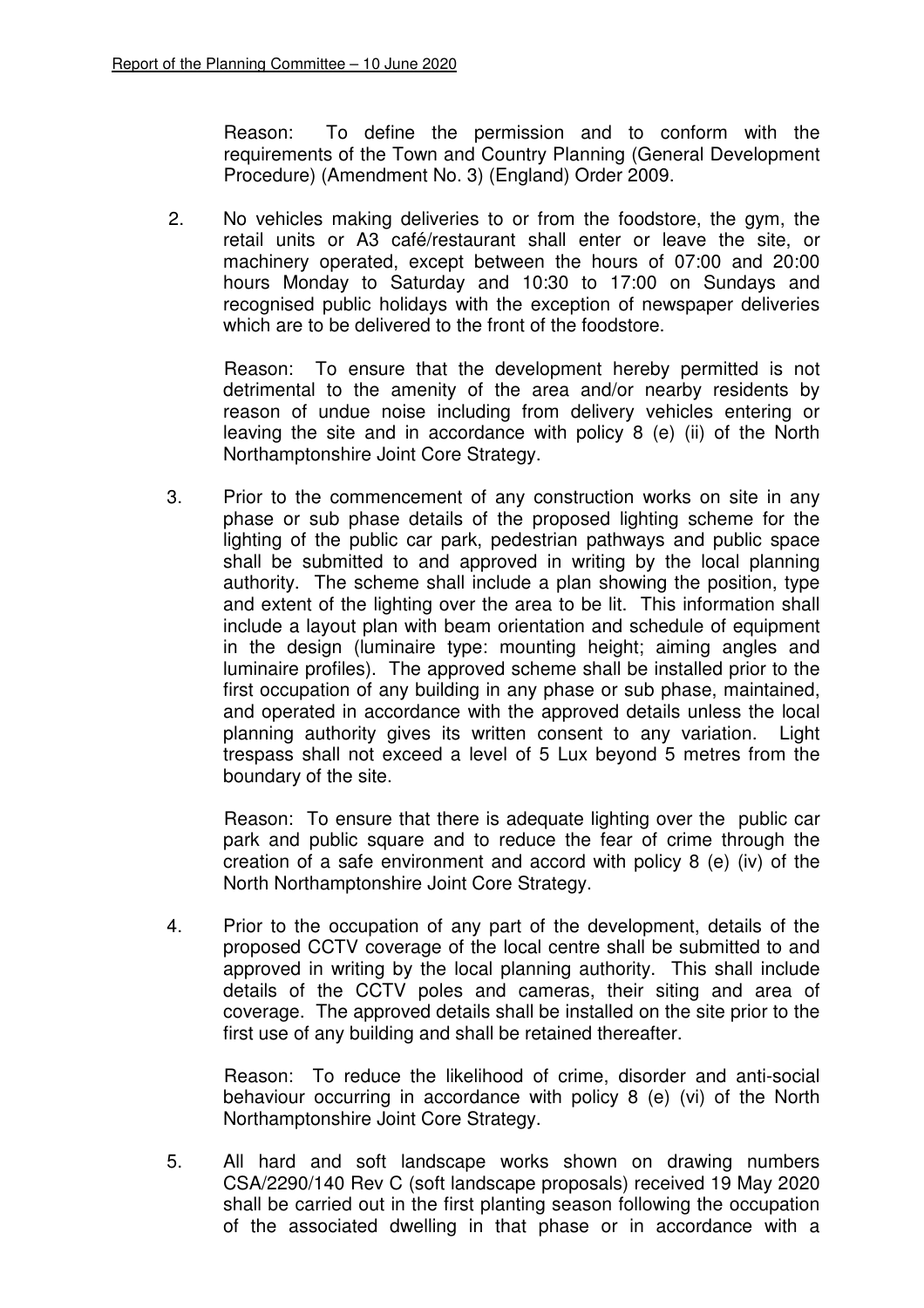programme for planting agreed in writing with the local planning authority. If within a period of five years from the date of the planting of any tree or shrub, that tree or shrub, or any tree and shrub planted in replacement for it, is removed, uprooted or destroyed, dies, becomes severely damaged or diseased, shall be replaced in the next planting season with trees and shrubs of equivalent size, species and quantity.

Reason: To protect the appearance and character of the area and to minimise the effect of development on the area in accordance with policy 3 (a), (b) and (e) of the North Northamptonshire Joint Core Strategy.

6. The approved boundary treatment shall be installed before the first occupation of any unit in that phase or sub phase. Development shall be carried out in accordance with the details hereby approved on drawing numbers 1033-020 Rev P6 (proposed boundary treatments) received 21 May 2020 or such other details that shall have been submitted and approved by the local planning authority and thereafter retained in that form.

Reason: To reduce opportunities for crime and aid security in accordance with policy 8 (e) (iv) of the North Northamptonshire Joint Core Strategy.

7. Notwithstanding the submitted details, no development above slab level shall take place in any phase or sub phase until samples of the bricks to be use in the external surfaces for the retail and residential block, the freestanding retail unit and the foodstore and gym hereby permitted have been submitted to and approved in writing by the local planning authority. Development shall be carried out in each phase or sub phase in accordance with the approved details.

Reason: In the interest of the visual amenity of the area in accordance with policy 8 (d) (i) of the North Northamptonshire Joint Core Strategy.

8. No building hereby permitted shall be occupied until the refuse store, and facilities allocated for storing of recyclable materials, as shown drawing numbers 1033-014 Rev P1 (site layout - block plan) 14 February 2020; 1033-004 Rev P2 (proposed GF FF plans retail units 1-4 and residential 5 apartments including GF residential bin store) received 14 February 2020; 1033-006 Rev P2 (proposed GF FF plans food store and gym refuse and cages store) received 14 February 2020 and 1033- 012 Rev P3 (proposed elevations and floor plan retail unit proposed external store) received 12 May 2020 has been completed in accordance with the approved plans. Thereafter, all refuse and recyclable materials associated with the development shall either be stored within this dedicated store/area, as shown on the approved plans, or internally within the building(s) that form part of the application site. No refuse or recycling material shall be stored or placed for collection on the public highway or pavement, except on the day of collection.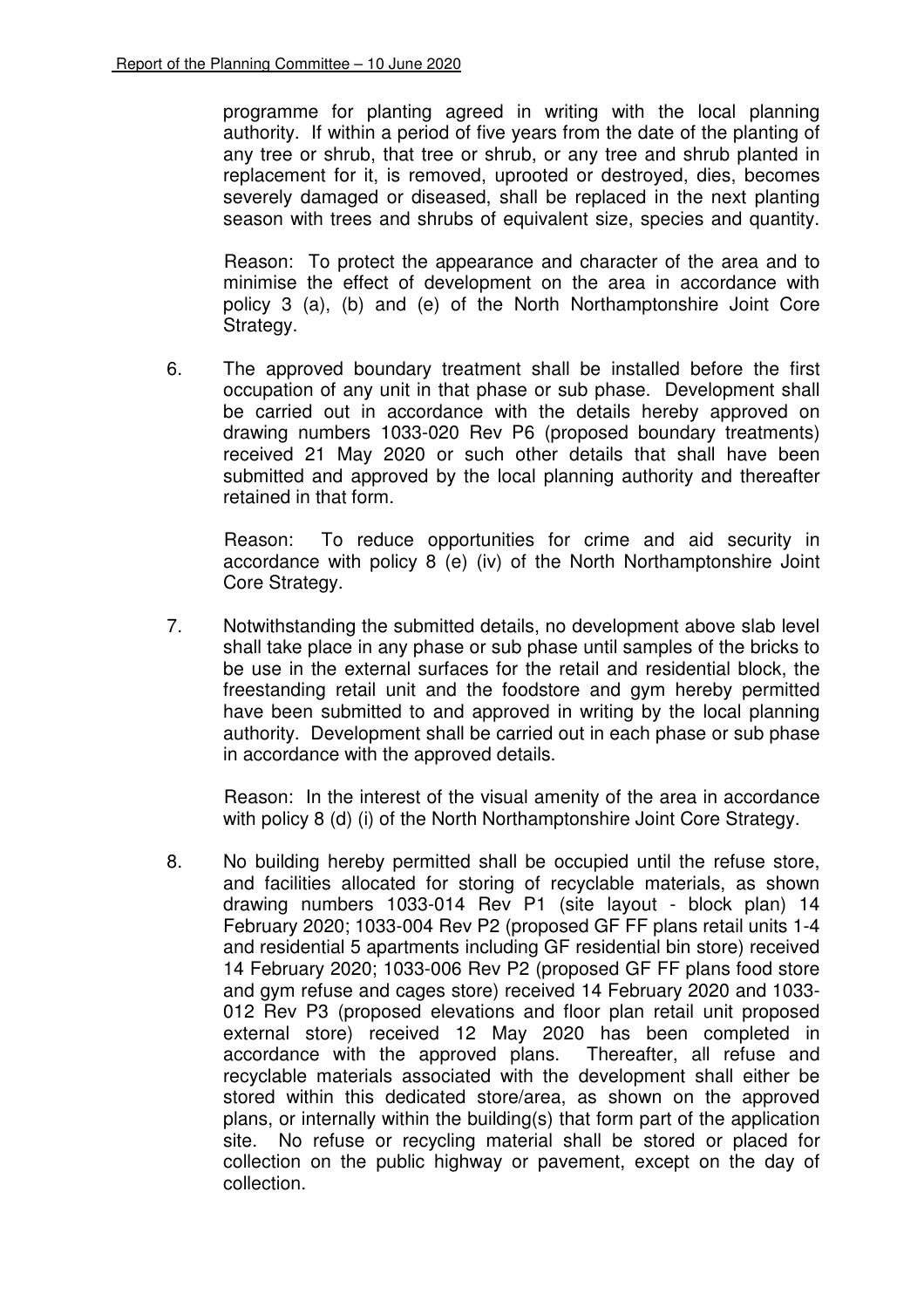Reason: To safeguard the amenity of the occupiers of adjoining premises, protect the general environment, and prevent obstruction to pedestrian movement, and to ensure that there are adequate facilities for the storage and recycling of recoverable materials in accordance with policy 8 (b) (ii) of the North Northamptonshire Joint Core Strategy.

9. No building hereby permitted shall be occupied in any phase or sub phase until the external car/vehicle parking areas shown on drawing number 1033-008 Rev P10 (site layout - block plan) received 21 May 2020 has been constructed, surfaced and permanently marked out. The external car parking areas so provided shall be maintained as a permanent ancillary to the development and shall be used for no other purpose thereafter.

Reason: To ensure adequate parking provision at all times so that the development does not prejudice the free flow of traffic or the safety on the neighbouring highway in accordance with policy 8 (b) (ii) of the North Northamptonshire Joint Core Strategy.

10. No dwelling hereby permitted shall be occupied until the associated cycle parking provision shown on the approved drawing numbers 1033- 004 Rev P2 (proposed GF FF plans retail units 1-4 and residential 5 apartments including GF residential enclosed cycle store) received 14 February 2020 and 1033-008 Rev P10 (site layout - block plan) received 21 May 2020 and 1033-031 (proposed cycle shelters) received 12 May 2020 has been completed. Thereafter, the cycle parking provision shall be kept free of obstruction and shall be available for the parking of cycles only.

Reason: To ensure the provision and availability of adequate cycle parking in accordance with policy 8 (b) (i) of the North Northamptonshire Joint Core Strategy.

11. The hereby approved foodstore shall not be open to the public before 07:00 hours or remain open after 22:00 hours on Mondays to Sundays.

Reason: To ensure that the development hereby permitted is not detrimental to the amenity of the area and/or nearby future residents by reason of undue noise including from delivery vehicles entering or leaving the site and in accordance with policy 8 (e) (ii) of the North Northamptonshire Joint Core Strategy.

12. Prior to the construction above slab level of any phase or sub phase of the development a detailed scheme for the location, design and construction of noise barriers shall be submitted to and approved by the local planning authority unless or where the acoustic report deems or otherwise justifies any appropriate noise mitigation is or is not required. Details shall include but not limited to the acoustic properties of the barrier, and the proposed level of mitigation it shall provide. The approved scheme shall be implemented prior to the first use of any building in any phase or sub phase of the development and shall be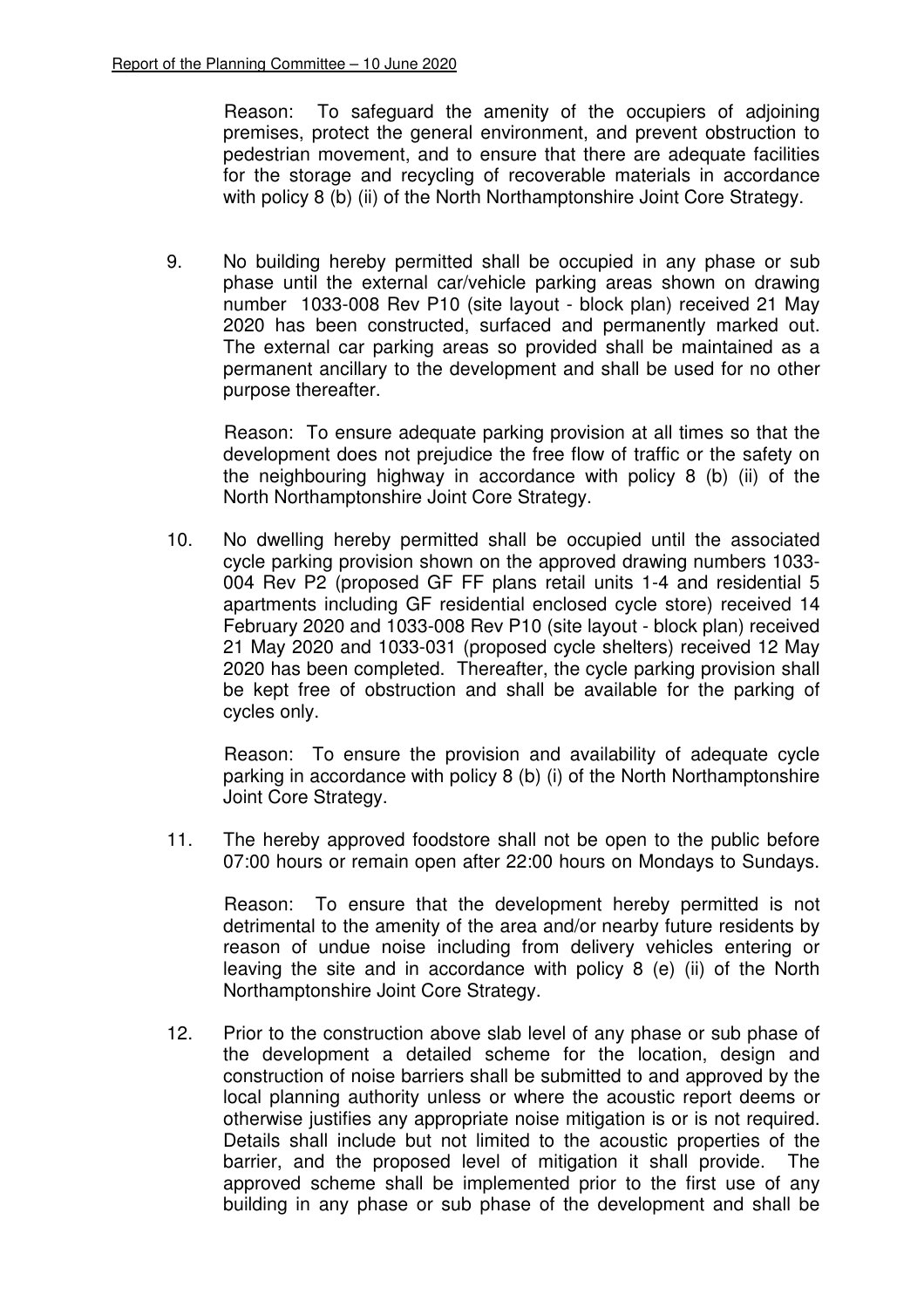retained thereafter in perpetuity. The barrier shall be maintained in a satisfactory state of repair to ensure efficient operation.

Reason: To ensure that appropriate mitigation is carried out so that the proposed development does not prejudice the amenities of future occupiers of neighbouring properties and in accordance with policy 8 (e) (ii) of the North Northamptonshire Joint Core Strategy.

13. Prior to the construction above slab level of the combined retail and residential block, a scheme to demonstrate that the internal noise levels within the residential units will conform to BS8233:2014 and WHO noise guidelines values shall be submitted to and approved in writing by the local planning authority. Prior to the first occupation of any residential flat the work specified in the approved scheme shall be carried out in accordance with the approved details and be retained thereafter.

Reason: In the interests of residential amenity in relation to flats above retails units in accordance with policy 8 (e) (ii) of the North Northamptonshire Joint Core Strategy.

14. Prior to the first use of any non residential unit in any phase or sub phases, a scheme for the control of noise and vibration of any plant (including ventilation, refrigeration and air conditioning) or ducting system to be used in pursuance of this permission shall be submitted to and approved in writing by the local planning authority. The development shall be carried out in accordance with the approved details for the associated unit in any phase or sub phase. The equipment shall be maintained in a condition so that the rating level of noise emitted from the proposed plant and equipment to be installed on the site (determined using the guidance of BS4142:2014) shall be 5 dB(A) below the existing background levelnoise level (LA90,T) during both the daytime (07:00 -23:00) and night time (23:00 - 07:00) period, whenever it is operating as agreed with the local planning authority. After installation of the approved plant, no new plant or ducting system shall be implemented in any phase or sub phase without the written consent of the local planning authority.

Reason: To protect the residential amenity of the locality in accordance with policy 8 (e) (ii) of the North Northamptonshire Joint Core Strategy.

15. Prior to the commencement of any construction works on site in any phase or sub phase details of an acoustically insulated to a scheme for the hereby approved first floor gym shall be submitted to and approved by the local planning authority. The scheme shall ensure that the background noise level at the boundary of the site or the nearest noise sensitive dwelling does not increase. For the avoidance of doubt calculated noise levels at the measurement point should be 5 dB(A) below the existing background level. The approved scheme shall be implemented prior to the use of the first floor gym.

Reason: To prevent an increase in background noise levels and protect the amenity of any residents in accordance with policy 8 (e) (ii) of the North Northamptonshire Joint Core Strategy.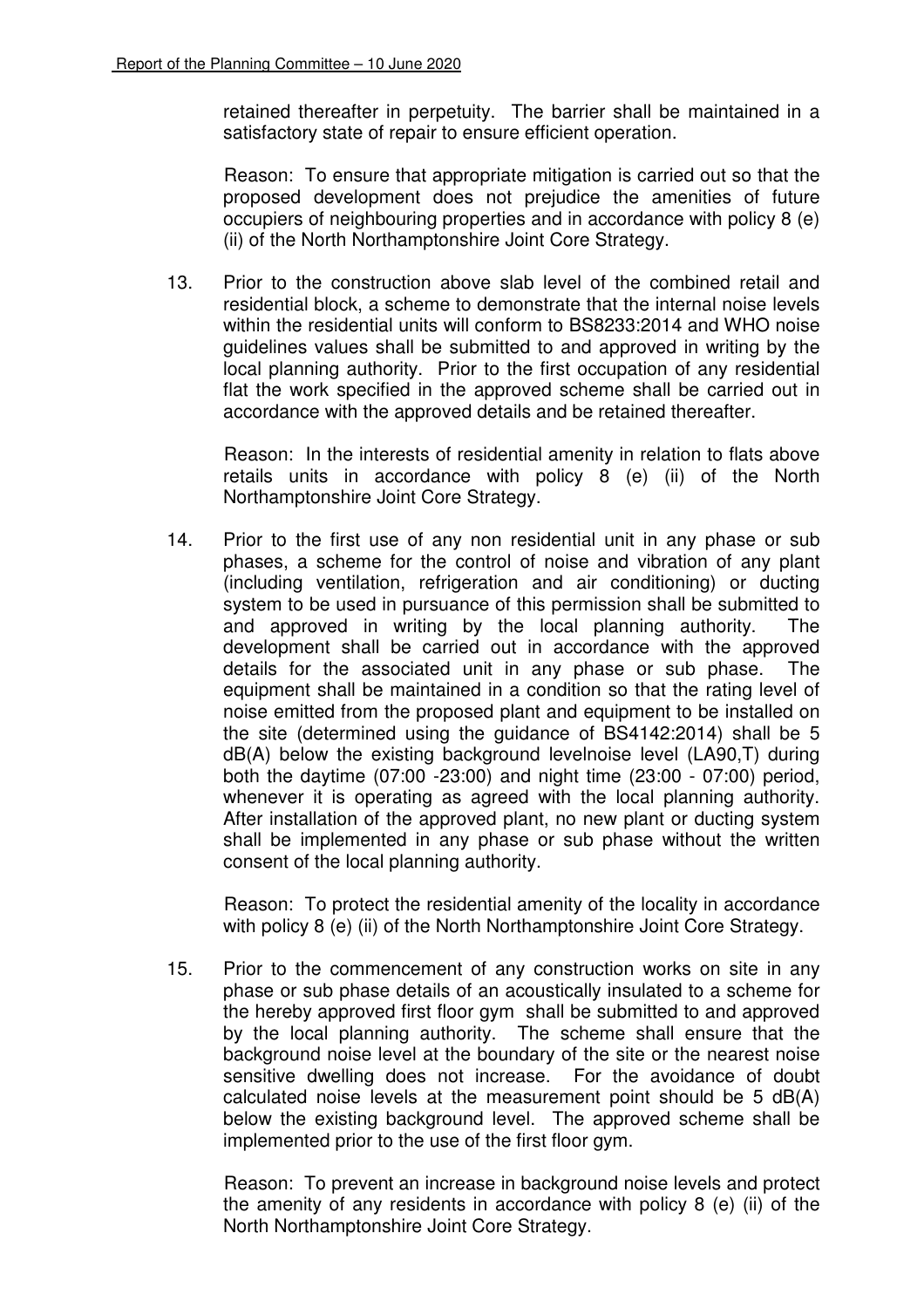16. Prior to the first operation of any unit in any phase or sub phase a scheme for the extraction and treatment of fumes and odours together with a maintenance plan, shall be submitted to and approved in writing by the local planning authority. Any equipment, plant or process provided or undertaken in pursuance of this condition shall be installed prior to the first operation of any building in any phase or sub-phase. The extraction and treatment equipment shall be maintained in any phase or sub-phase and operated in compliance with the approved scheme. After installation of the approved plant no new plant or ducting system in any phase or sub-phase shall be used without the written consent of the local planning authority.

Reason: To prevent transmission of odours into neighbouring premises to protect amenity in accordance with policy 8 (e) (ii) of the North Northamptonshire Joint Core Strategy.

17. Prior to the construction of the development above slab in level in each phase or sub phase details of a charging point for electric vehicles to be installed in each phase or sub phase shall be submitted to and approved in writing by the local planning authority. The approved scheme shall be installed prior to the first occupation of each associated building in that phase or sub phase.

Reason: To negate the impact of the development on local air quality and accord with policies 8 (e) (ii) and 15 (c) of the North Northamptonshire Joint Core Strategy and advice contained within paragraph 110 (e) of the National Planning Policy Framework.

18. No development shall take place above slab level in any phase or subphase until an assessment on the potential noise from the development affecting proposed residential properties in the vicinity of the boundaries of the site has been submitted to and approved in writing by the local planning authority. If the assessment indicates that noise from the development is likely to affect neighbouring residential properties then a detailed scheme of noise mitigation measures shall be submitted to and approved in writing by the local planning authority prior to any development taking place above slab level in any phase or sub-phase. The noise mitigation measures shall be designed so that nuisance will not be caused to the occupiers of neighbouring noise sensitive premises by noise from the development. The noise assessment shall be carried out by a suitably qualified acoustic consultant/engineer and shall take into account the provisions of BS4142:2014 and BS8233:2014. The approved scheme shall be implemented prior to the commencement of the use of any phase or subphases and be permanently maintained thereafter.

Reason: In order that noise levels may be agreed prior to the commencement of works on site and to safeguard the amenities of nearby occupiers and in accordance with policy 8 (e) (ii) of the North Northamptonshire Joint Core Strategy.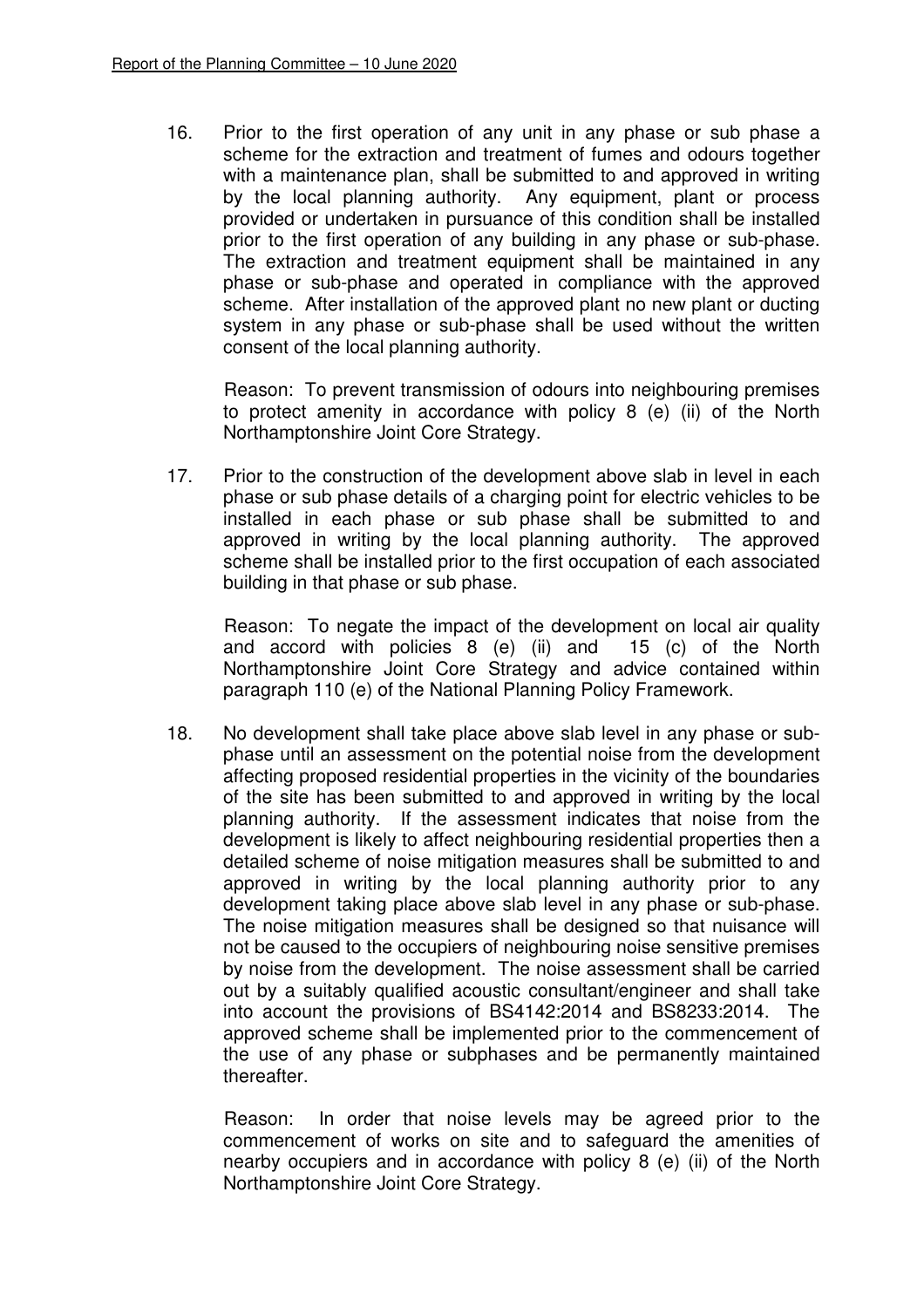19. The hereby approved ground floor retail units and A3 café/restaurant shall not be open to the public before 07:00 hours or remain open after 22:00 hours on Mondays to Sundays.

Reason: To ensure that the development hereby permitted is not detrimental to the amenity of the area and/or nearby future residents by reason of undue noise including from delivery vehicles entering or leaving the site and in accordance with policy 8 (e) (ii) of the North Northamptonshire Joint Core Strategy.

20. The hereby approved gym shall not be open to the public before 06:00 hours or remain open after 22:00 hours on Mondays to Friday and 06:00 to 20:00 on Saturday, Sundays and bank holidays.

Reason: To ensure that the development hereby permitted is not detrimental to the amenity of the area and/or nearby future residents by reason of undue noise including from delivery vehicles entering or leaving the site and in accordance with policy 8 (e) (ii) of the North Northamptonshire Joint Core Strategy.

## **8. PLANNING APPLICATION WP/20/00131/VAR – FORMER H M PRISON, MILLERS PARK, WELLINGBOROUGH**

The annexed circulated report of the principal planning manager, was received, including late letters, on planning application WP/20/00131/VAR, for an application for removal/variation of conditions 3, 4, 5, 6, 7, 8, 10, 11, 12, 13, 14, 16 & 17 of outline planning permission ref: WP/16/00786/OUT. a) seek approval for a revised access design substituting a signalised junction for the originally proposed roundabout arrangement (by varying Condition 16); b) remove conditions which refer to an Energy Centre as this building no longer forms part of the proposals (Conditions 5 and Condition 11); c) remove the condition which refers to archaeological works as these have now been completed (Condition 10); d) remove the condition which refers to a temporary access as this is not applicable (Condition 13); and e) re-word various conditions to reflect the fact that much of the information required has now been submitted and approved by the LPA (Conditions 3, 4, 6, 7, 8, 12 and 14) at the former H M Prison, Millers Park, Wellingborough for Mr M Drew.

The report detailed the proposal, description of the site, the planning history, relevant planning policies, outcome of consultations and an assessment of the proposal.

The principal planning manager recommended that the planning application be approved subject to the conditions set out in the report.

A request to address the meeting had been received from the agent.

The speaker addressed the committee via the Microsoft Teams Platform through the conference call facility.

The agent referred to the outline permission granted in 2017, permitting a temporary construction access in the build phase of the project, which was to be upgraded to a permanent operational access prior to the prison being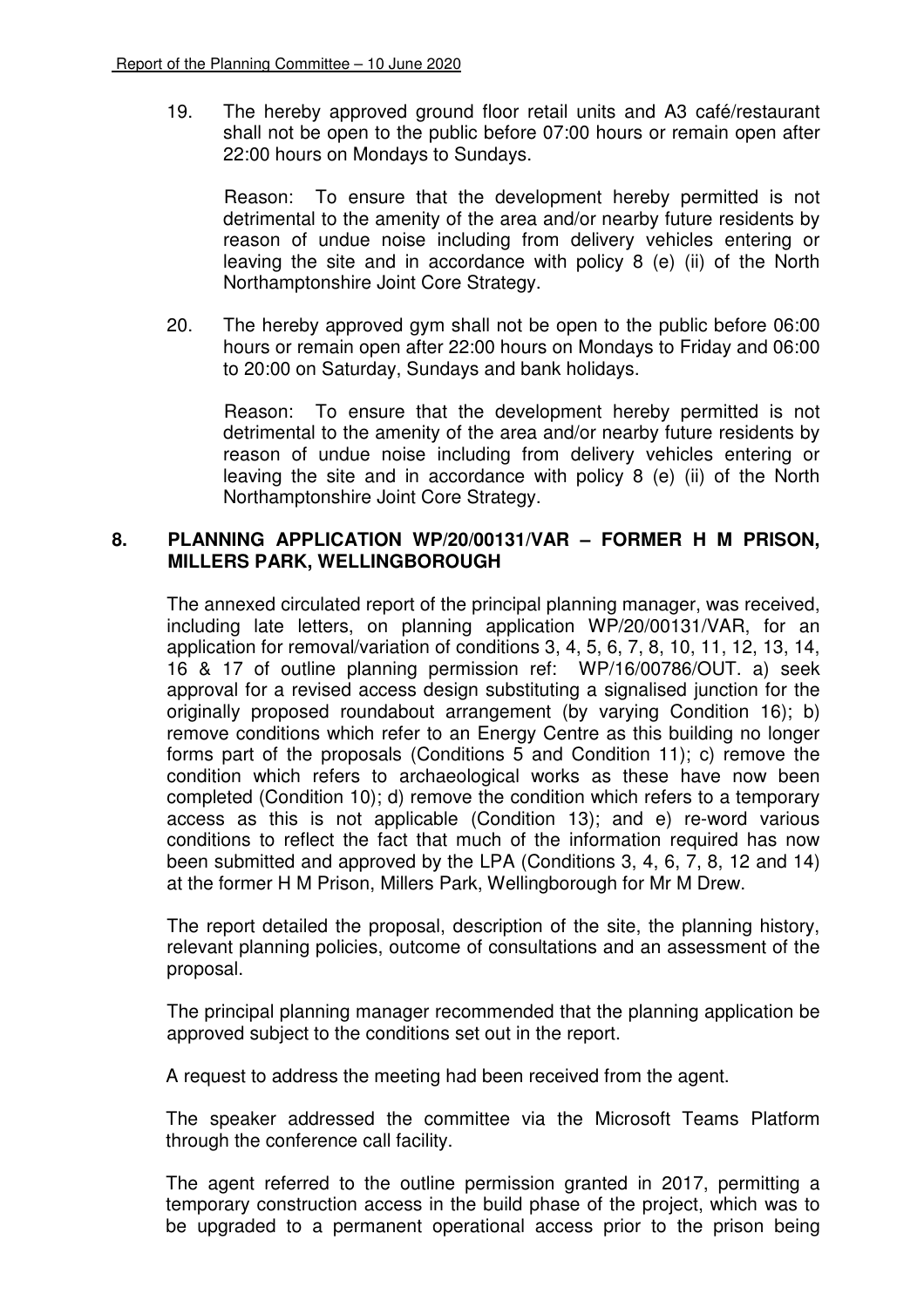occupied. The outline planning permission established that the operation access would take the form of a new roundabout.

He reported that following further review, Kier had determined that a signalcontrolled junction would now be a preferable arrangement and sought to amend the outline planning permission to permit the alternative arrangement. The agent stated that the signal controlled junction had been designed by transport engineers at Arup and the design had been considered acceptable by Northamptonshire Highways.

The agent referred to other amendments to the outline planning permission that Kier had discharged the necessary conditions before building the new prison and some conditions were no longer relevant as they related to buildings which are no longer being provided such as the energy centre building.

He summarised by stating that that the application seeks to achieve an amended operational access whilst maintaining highway safety and keeping operational traffic away from Miller's Park.

The committee was given the opportunity to ask questions for clarification.

A member commented on cars being backed up to Turnells Mill Lane. The agent confirmed that the mini-roundabout would be sited at the junction of Doddington Road and Turnells Mill Lane. This would happen when the prison first becomes operational.

Another member referred to the late letters' list thanking the case officer for responding to his concerns in relation to the access and commented that he felt this could improve the flow of vehicles in Turnells Mill Lane with less queuing.

A member stated that he would like to have seen an energy centre as it could have been useful in this current climate.

 The same member had concerns regarding the north bound bus stop having been moved to the bend near to the prison. He had concerns for overtaking vehicles and asked that Kier consider having an offset south bound so it was off the carriageway.

 Another member asked the agent why this new arrangement to substitute a signalised junction design worked better.

The agent responded that the signalised junction was acceptable without any impact on highway safety and capacity.

The member was interested to know why this was done and why it would work better and felt this could impede more traffic going up and down Doddington Road and wanted a reason for the changes.

The agent stated that it was an alternative arrangement that was acceptable from highway management safety supported by Northamptonshire County Council as the highway authority.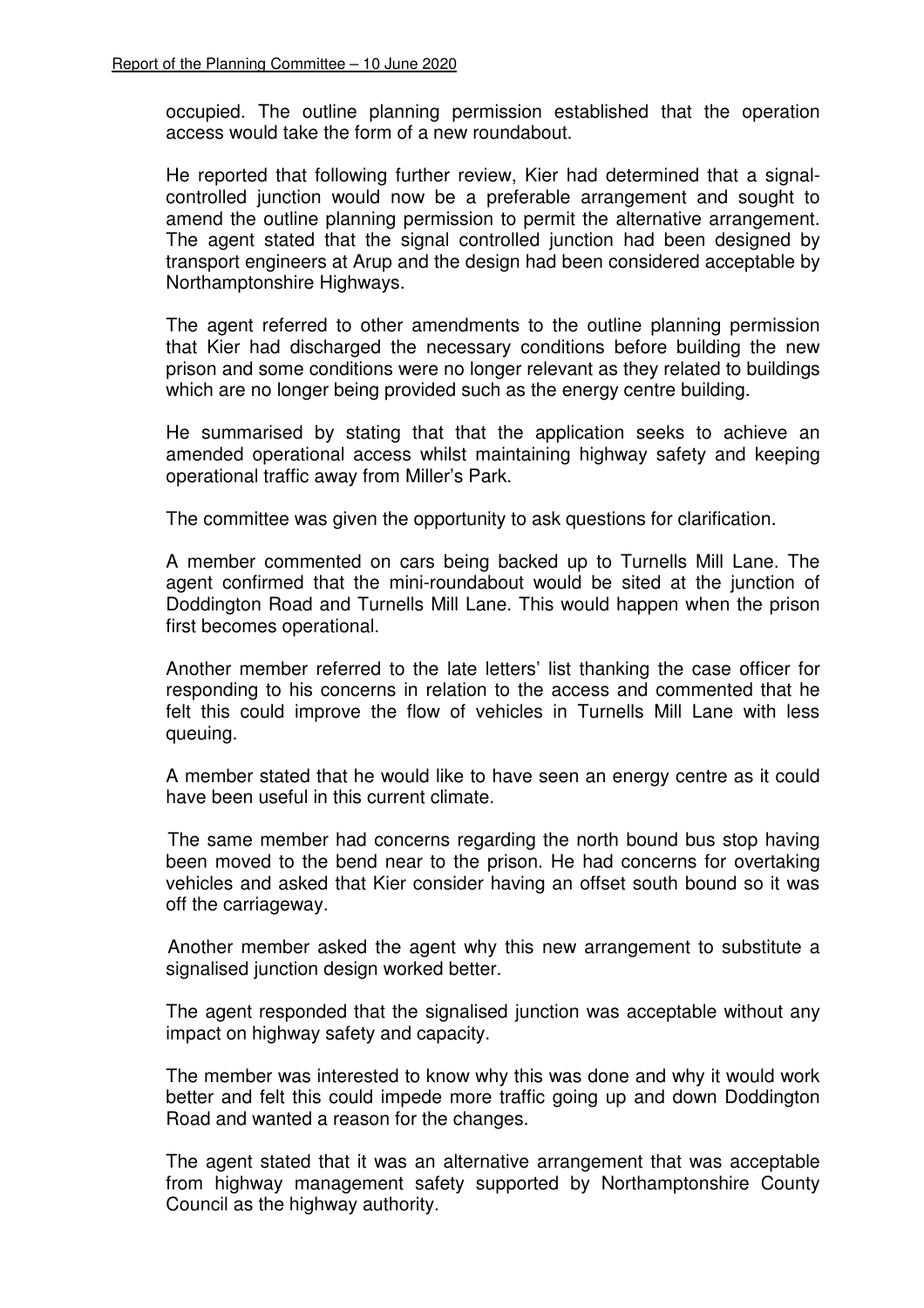The ward councillor for Great Doddington considered it to be good news for the residents of Millers Park but did not want to see any increase in traffic entering and exiting the site through Great Doddington. He hoped there were measures in place to stop that happening.

A member asked if the traffic coming out of Millers Park would be impeded. The agent stated that the transport note submitted shows on the southbound arm of Doddington Road there was mostly a queue of four vehicles not past the Millers Park junction so it would not prevent egress out of Millers Park.

The chairman then invited the committee to determine the application.

A member asked for reassurance that Kier would maintain regular newsletters to local residents and asked for an all routes sign when exiting the prison.

 Members commented on the hatching splitter island in relation to the north bound bus stop. One member had concerns that vehicles would not see the splitter if they overtook a bus.

The ward councillor for Irchester whose ward borders onto Turnells Mill Lane and the John Lea estate commented on the good rapport between local residents and Kier and reported that he had not had many complaints at all. He also asked that he also receives Kier updates sent to residents that border his ward.

A member commented that we go ahead with this and felt that the nearby crematorium, Merry Miller Public House and the garden centre would benefit from the signal controlled lights and the roundabout. Another member welcomed the improvements which was important to the traffic flow. He also welcomed the willingness to work together to deliver the project of the prison and was sorry to see the topping out ceremony delayed due to covid 19 but looks forward to this happening and the naming of the prison.

Another member commented that he could not disagree with this splendid project of the prison but felt it was a pity to see a sub-optional junction.

A few members had concerns about the bus bay on the corner in relation to safety and asked that this be referred back to the applicant. A member commented that the traffic lights be timed when nothing is coming out of the prison at certain times of the day. A member also commented that the traffic speed was seldom 40mph and would not want to see speed humps in the road.

It was proposed by Councillor Maguire and seconded by Councillor Lawman that the planning application be approved.

 On being put to the vote, the motion for approval was carried by 9 votes and one against.

 (Due to technical issues Councillor Aslam was not present for the whole discussion and debate therefore his vote for the planning application was unable to be accepted).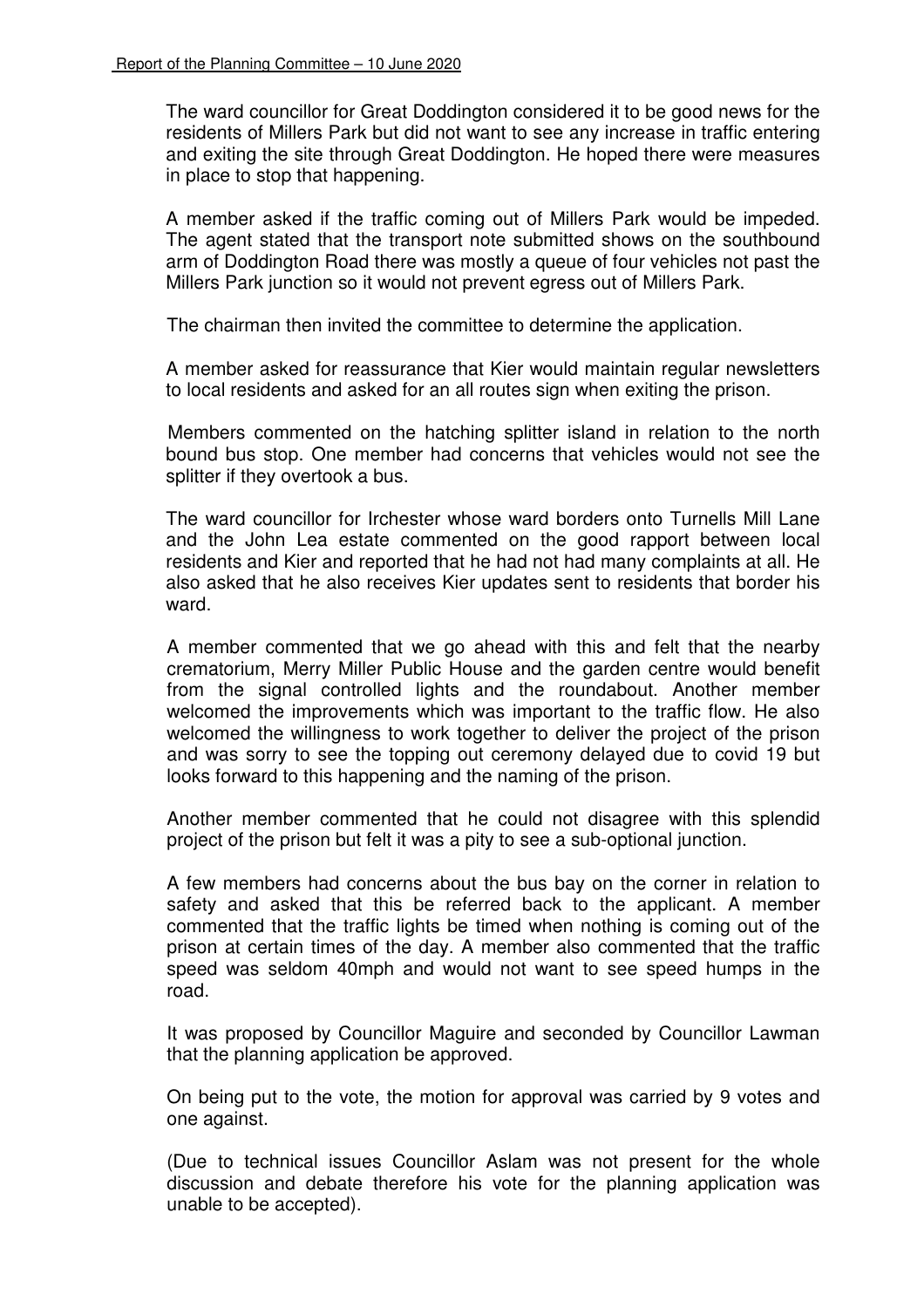**RESOLVED** that the planning application be approved subject to the following conditions:

1. The development shall be carried out in accordance with the approved scheme to deal with the risk associated with contamination, referenced in the following documents:

Approval of conditions following planning approval decision letter from the local planning authority dated on 4 March 2019 (reference WP/19/00037/CND);

RSK Environment Ltd 'Supplementary Geo-environmental Letter Report' reference: 314007-L01 (00), dated 20 June 2018 (226 pages) received 8 February 2019;

RSK Environment Ltd 'Geotechnical Letter Report' reference: 314007- L02 (00), dated 18 June 2018 (24 pages) received 8 February 2019;

RSK Environment Ltd 'Supplementary Groundwater Sampling Letter Report' reference: 314007-L03 (00) dated 20 November 2018 (20 pages) received 8 February 2019;

Nicholls Colton 'Factual Report on Ground Investigation at HMP Wellingborough' reference: G18174-FR, dated December 2018 (176 pages) received 8 February 2019;

RSK HMP Wellingborough Remediation Method Statements Unknowns - project number 314007-R04 (01) dated January 2019 (46 Pages) received 23 January 2019; and

RSK HMP Wellingborough Gas Protection Measures Verification Plan 314007-R05 (00) dated January 2019 (29 Pages) received 23 January 2019.

Reason: To protect groundwater from potential contamination on the site in accordance with policy 6 of the North Northamptonshire Joint Core Strategy.

2. The development shall be carried out in accordance with the approved Dust Management Plan, referenced in the following documents:

Approval of conditions following planning approval decision letter from the local planning authority dated 8 June 2018 reference WP/18/00224/CND;

Kier Demolition Plan dated April 2017 (11 pages) received on 9 April 2018;

Kier Nuisance Management Standard dated April 2017 (9 pages) received on 9 April 2018;

Kier Minimum Standard - Demolition - Mobile Crushing and or Screening Operations dated April 2017 (3 pages) received on 9 April 2018;

Kier Pollution Prevention Standard dated October 2017 (17 pages)

 received on 9 April 2018; Kier Waste Management Plan dated October 2017 (26 pages) received on 9 April 2018); and

Approval of conditions following planning approval decision letter from the local planning authority dated 14 December 2018 reference WP/18/00700/CND;

Kier Environmental Management Plan (document reference 382311- 3514-KMP-WBC000-XX-HS-W-0004-K3300 Revision number 3 (Section 4.3 page 9- 10 dust management) received on 27 November 2018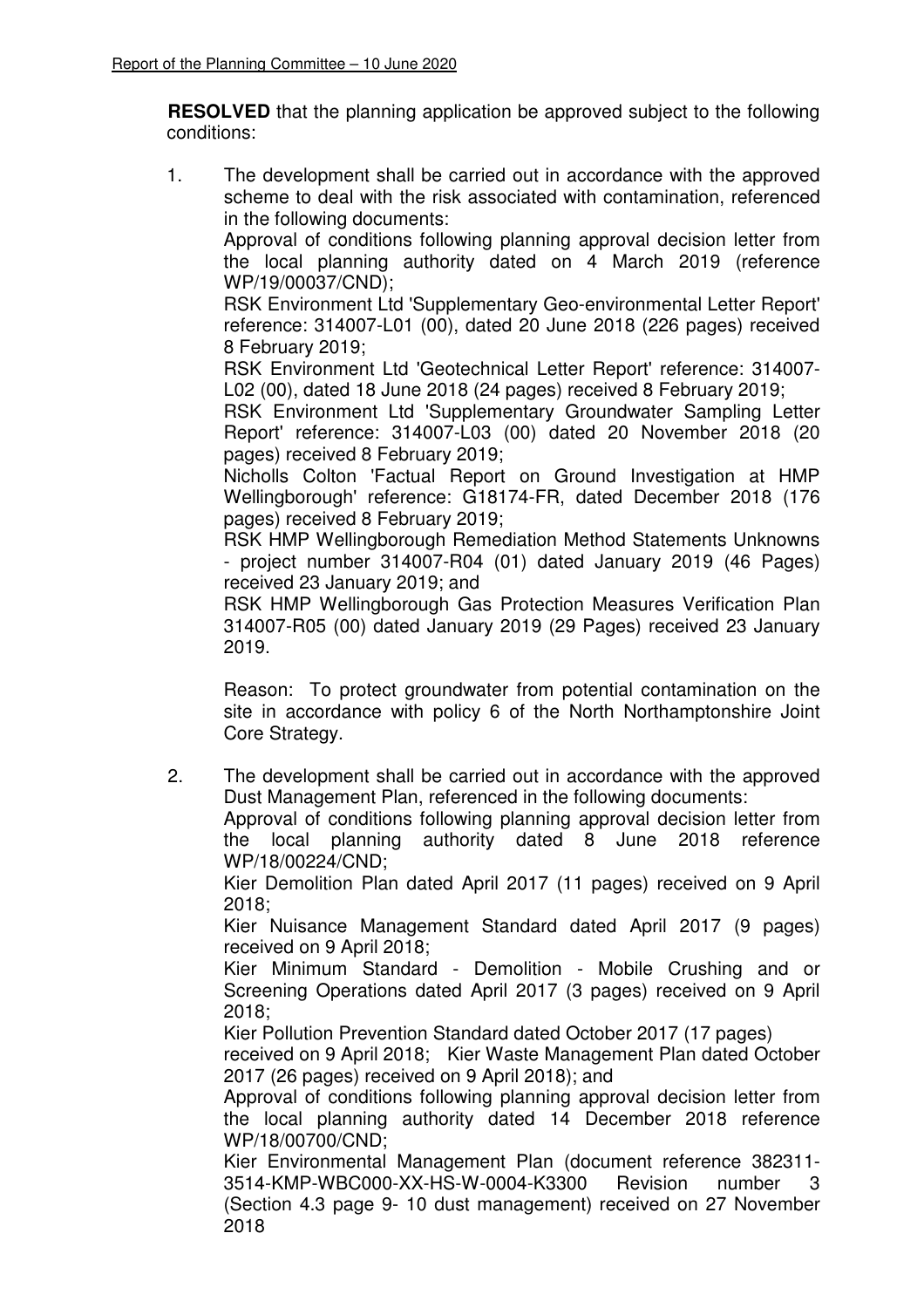Reason: To protect the amenities of neighbouring properties in accordance with policy 8 (e) (i) and (ii) of the North Northamptonshire Joint Core Strategy.

3. The development shall be carried out in accordance with the approved surface water drainage scheme referenced in the following: Arup file reference 382311-3514-ARP-WBC000-XX-FN-D-0004-B0700 Revision PO1 dated 6 February 2019 (2330 pages) received on 5 August 2019 and approval of conditions following planning approval decision letter from the local planning authority dated 5 September 2019 reference WP/19/00480/CND. The scheme shall subsequently be implemented in accordance with the approved details before the development is completed.

Reason: To reduce the risk of flooding both on and off site in accordance with policy 5 (b) and (c) of the Joint Core Strategy and the National Planning Policy Framework by ensuring the satisfactory means of surface water attenuation and discharge from the site.

4. The development shall be carried out in accordance with the the surface water drainage system as referenced in the following:

Approval of conditions following planning approval decision letter from the local planning authority dated 8 June 2018 reference WP/18/00224/CND.

GVA covering letter dated 4 April 2018 (Reference 01B804277) received on 9 April 2018;

Kier Environmental Management Plan (EMP) draft version 1.5 dated 21 March 2018 received on 9 April 2018;

Approval of conditions following planning approval decision letter from the local planning authority dated 12 February 2019 reference WP/19/00027/CND;

HMP Wellingborough Drainage Maintenance Strategy prepared by Kier undated received 17 January 2019) 12 February 2019;

Below Ground Surface Water Drainage Operation and Maintenance Plan reference 382311-3514-ARP-WBC000-XX-RP-C-0001-B1200 Issue 01 dated 21st November 2018 prepared by Arup (5 pages) received 17 January 2019.

This maintenance plan shall be carried out in full thereafter.

Reason: In order to ensure that the drainage systems associated with the development will be maintained appropriately and in perpetuity, to reduce the risk of flooding due to failure of the drainage system in accordance with policy 5 (b) of the Joint Core Strategy.

5. The development shall be carried out in accordance with the approved Verification Report, as referenced in the following:RSK HMP Wellingborough Gas Protection Measures Verification Plan 314007-R05 (00) dated January 2019 (29 Pages) received 23 January 2019 approved under approval of conditions following planning approval decision letter from the local planning authority dated 4 March 2019 reference WP/19/00037/CND.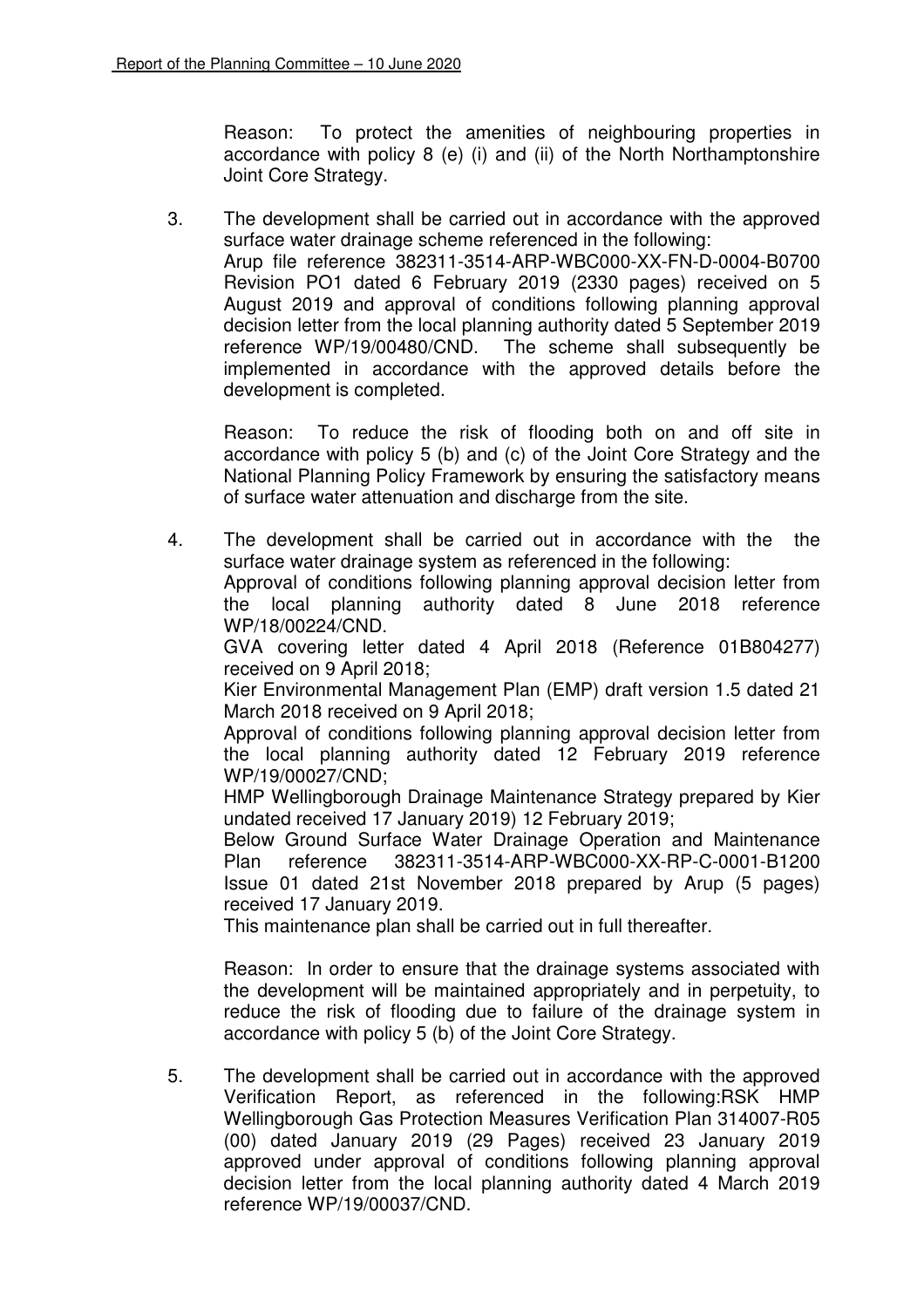Reason: To ensure that any remediation, if required, is verified as completed to the agreed standards for the protection of controlled waters in accordance with policy 6 of the Joint Core Strategy.

6. The development shall be carried out in accordance with the approved Construction Environmental Management Plan referenced in the following:

Approval of conditions following planning approval decision letter from the local planning authority dated 8 June 2018 reference WP/18/00224/CND.

- Kier environmental management plan Rev B dated October 2017 (page 4 of 12 page);

Kier environmental risk assessment & action plan dated 21 March 2018 (9 pages) received on 17 May 2018;

Approval of conditions following planning approval decision letter from the local planning authority dated 14 December 2018 reference WP/18/00700/CND;

- Kier Environmental Management Plan (document reference 382311- 3514-KMP-WBC000-XX-HS-W-0004-K3300 Revision number 3) (13 pages) received on 27 November 2018;

- Kier Construction Phase Plan Part A Pre-Construction Plan (project number: 382311-3514-KMP-WBC000-XX-HS-W-0001-K3300 Revision number 4) (31 pages) received on 27 November 2018;

- Kier Complaints Procedure dated June 2016 (3 pages) received 8<br>November 2018. The approved Construction Environmental November 2018. The approved Construction Environmental Management Plan should be adhered to throughout the construction period and the approved measures should be retained for the duration of the construction works.

Reason: To protect the amenities of neighbouring occupiers and to mitigate the impact on the wildlife site in accordance with policies 4 (a) and 8 (e) (i and ii) of the Joint Core Strategy.

7. The development shall be carried out in accordance with the approved Construction Management Plan as referenced in the following:

Approval of conditions following planning approval decision letter from the local planning authority dated 8 June 2018 reference WP/18/00224/CND;

- Kier environmental risk assessment and action plan dated 21 March 2018 (9 pages); and sections from the construction phase plan

- site rules, traffic management plan etc (11 pages) received on 17 May 2018 and Kier drawing numbers SK001 Traffic Management Plan for Phase 1 Demolition July - December 2018 and SK002 (Traffic Management Plan) dated 29 March 2018 received 22 May 2018

Approval of conditions following planning approval decision letter from the local planning authority dated 14 December 2018 reference WP/18/00700/CND;

- Kier Environmental Management Plan (document reference 382311- 3514-KMP-WBC000-XX-HS-W-0004-K3300 Revision number 3) (section 3) received on 27 November 2018;

- Kier Construction Phase Plan Part A Pre-Construction Plan (project number: 382311-3514-KMP-WBC000-XX-HS-W-0001-K3300 Revision number 4) (section 3.4) received on 27 November 2018;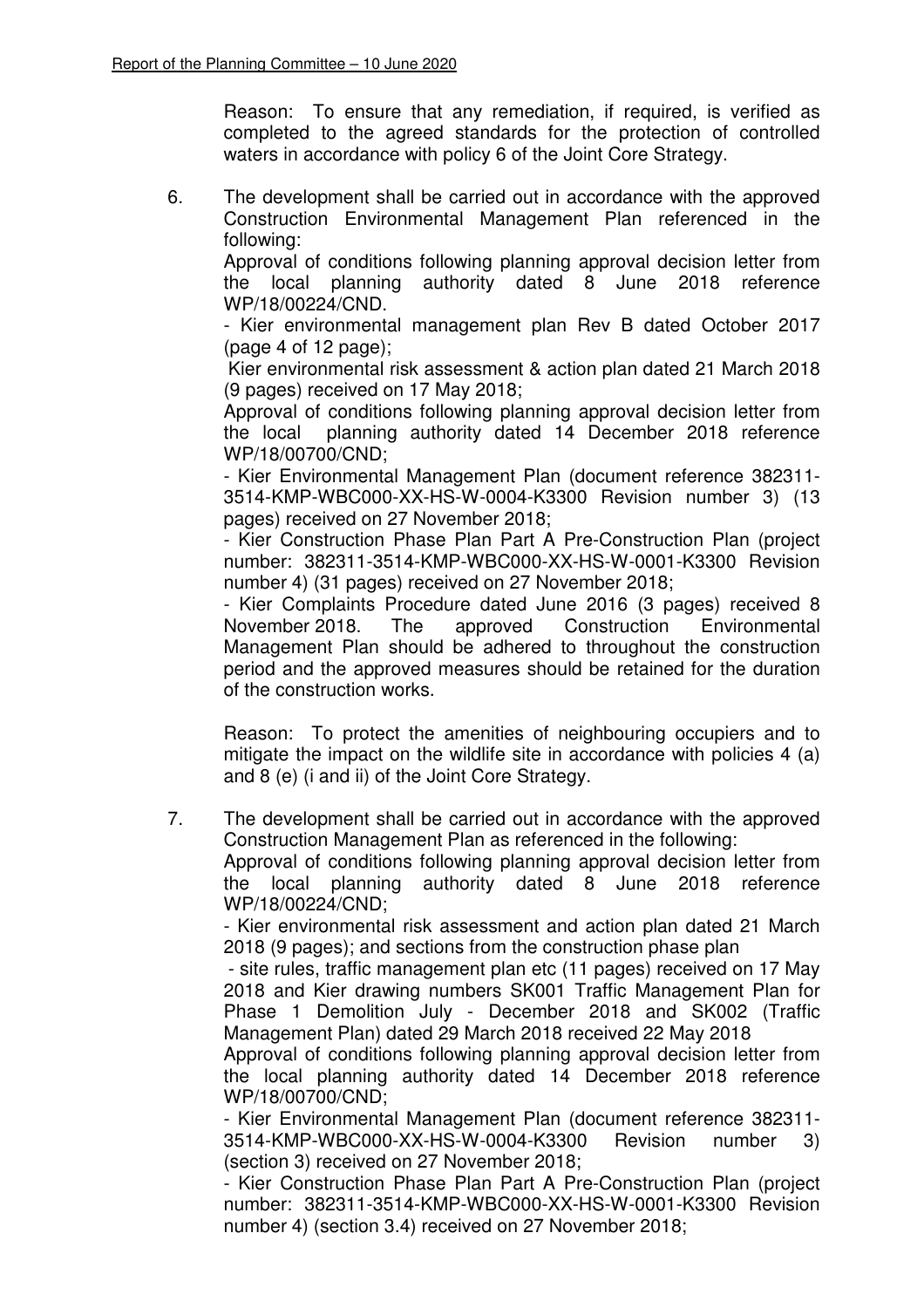- Kier Site Location Signs plan dated 27/11/2018 and examples of traffic management signing dated 27/11/2018 received on 27 November 2018; - Kier Complaints Procedure dated June 2016 received 8 November 2018;

- Kier Site Location Signs/Example signs plan (No 2) dated 25/06/2018 received 8 November 2018;

- Kier Site Access/Egress plans (no 2) dated 18/7/ 2018 received 8 November 2018;

The construction of the development shall thereafter be implemented in accordance with the approved Construction Management Plan.

Reason: In the interest of highway safety in accordance with policy 8 (e) (ii) of the Joint Core Strategy.

8. Prior to opening of any part of the new development hereby approved a new signalised junction to access the development from Doddington Road, shown indicatively on 382311-3514-ARP-WBC101-XX-DR-D-6001-D0100 P05 (section 278 highways works) received 17 April 2020 shall be implemented in accordance with details submitted and agreed with the local planning authority to include full engineering and construction details, which include the following measures:

a) Signalised junction with pedestrian crossing facilities;

b) New and improved footpaths;

 c) 2 x new bus stops on Doddington Road to include raised bus boarders, shelters, flag and pole;

d) The reduction in the speed limit on Doddington Road from 40mph to 30mph.

Reason: To provide the necessary infrastructure to access the site in accordance with policies 8 (a) (i), (b) (ii) and 10 (c) of the Joint Core Strategy.

9. Prior to the opening of any part of the new development hereby consented a new mini roundabout at the junction of Doddington Road and Turnells Mill Lane and shown indicatively on 382311-3514-ARP-WBC101-XX-DR-D-6001-D0100 P05 (section 278 highways works) received 17 April 2020 shall be implemented in accordance with details of the full engineering and construction details of the scheme to be submitted to and agreed with the local planning authority.

Reason: To provide the necessary infrastructure resulting from the development in accordance with policy 10 (a) of the Joint Core Strategy.

10. If, during development, contamination not previously identified is found to be present at the site then no further development (unless otherwise agreed in writing with the local planning authority) shall be carried out until the developer has submitted a remediation strategy to the local planning authority detailing how this unsuspected contamination will be dealt with and obtained written approval from the local planning authority. The remediation strategy shall be implemented as approved.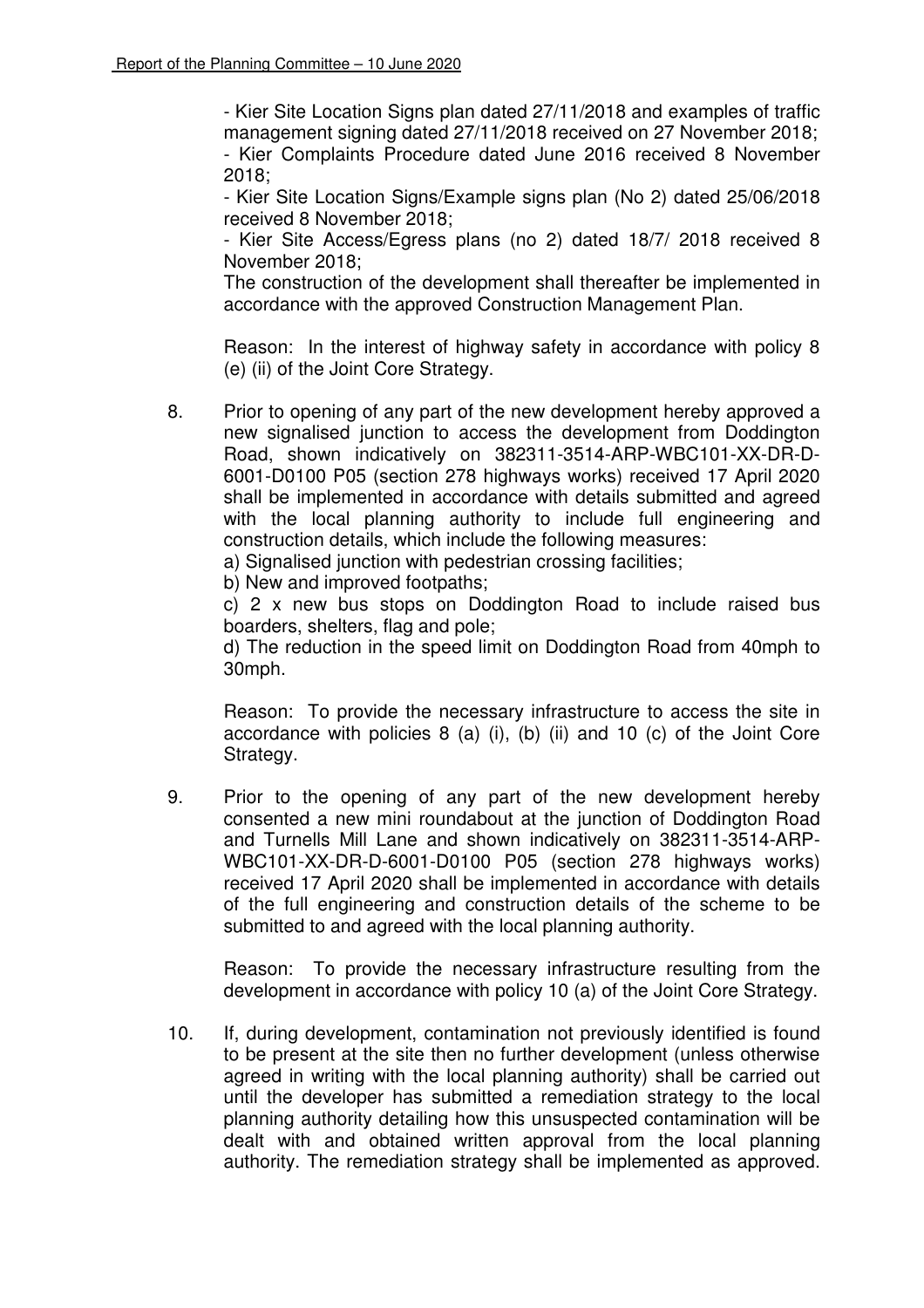Reason: To ensure that any unforeseen contamination encountered during development is dealt with in an appropriate manner for the protection of controlled waters in accordance with policy 6 of the Joint Core Strategy.

11. The measures contained within the approved Travel Plan by Atkins (dated January 2017) are to be implemented throughout the life of the development, in accordance with the triggers contained within the Travel Plan document.

Reason: To encourage sustainable modes of transport in accordance with policy 8 (a) (ii) and (b) (i) of the Joint Core Strategy.

(Councillor Lawman left the virtual planning meeting for the following planning application having declared a disclosable pecuniary interest (DPI)).

#### **9. PLANNING APPLICATION WP/20/00244/CRA – LAND BETWEEN AND REAR 30 TO 50 DODDINGTON ROAD, WOLLASTON**

The annexed circulated report of the principal planning manager, was received, on planning application WP/20/00244/CRA, for a proposed Industrial/Commercial Building (Use Class B1, B2, B8 including non-hazardous waste transfer, storage, and recycling) and storage yard on land between and rear 30 to 50 Doddington Road, Wollaston for DAKS Property Limited.

The report detailed the proposal, description of the site, the planning history, relevant planning policies, outcome of consultations and an assessment of the proposal.

The principal planning manager recommended that an objection be raised to the planning application due to the proposed development conflicting with adopted planning policy.

This was a waste application and Northamptonshire County Council is the determining authority. The purpose of the report is to inform members of the application's existence and allow them the opportunity to send any comments they may have on the application to the county council.

A request to address the meeting had been received from Wollaston Parish Council.

The speaker addressed the committee via the Microsoft Teams Platform through the conference call facility.

The speaker on behalf of Wollaston Parish Council (WNP) opposed the application and considered it to conflict with NNJCS Policy 5 (flood risk), NNJCS Policy 11 (rural development), NMWL Policy 11 (rural hinterlands) and the Wollaston Neighbourhood Plan Policy E1 (land at Doddington Road).

In relation to the Wollaston Neighbourhood Plan (WNP) the speaker stated that whilst policy E1 allocates this land for employment purposes for all B categories, the parish council dispute the application being categorised within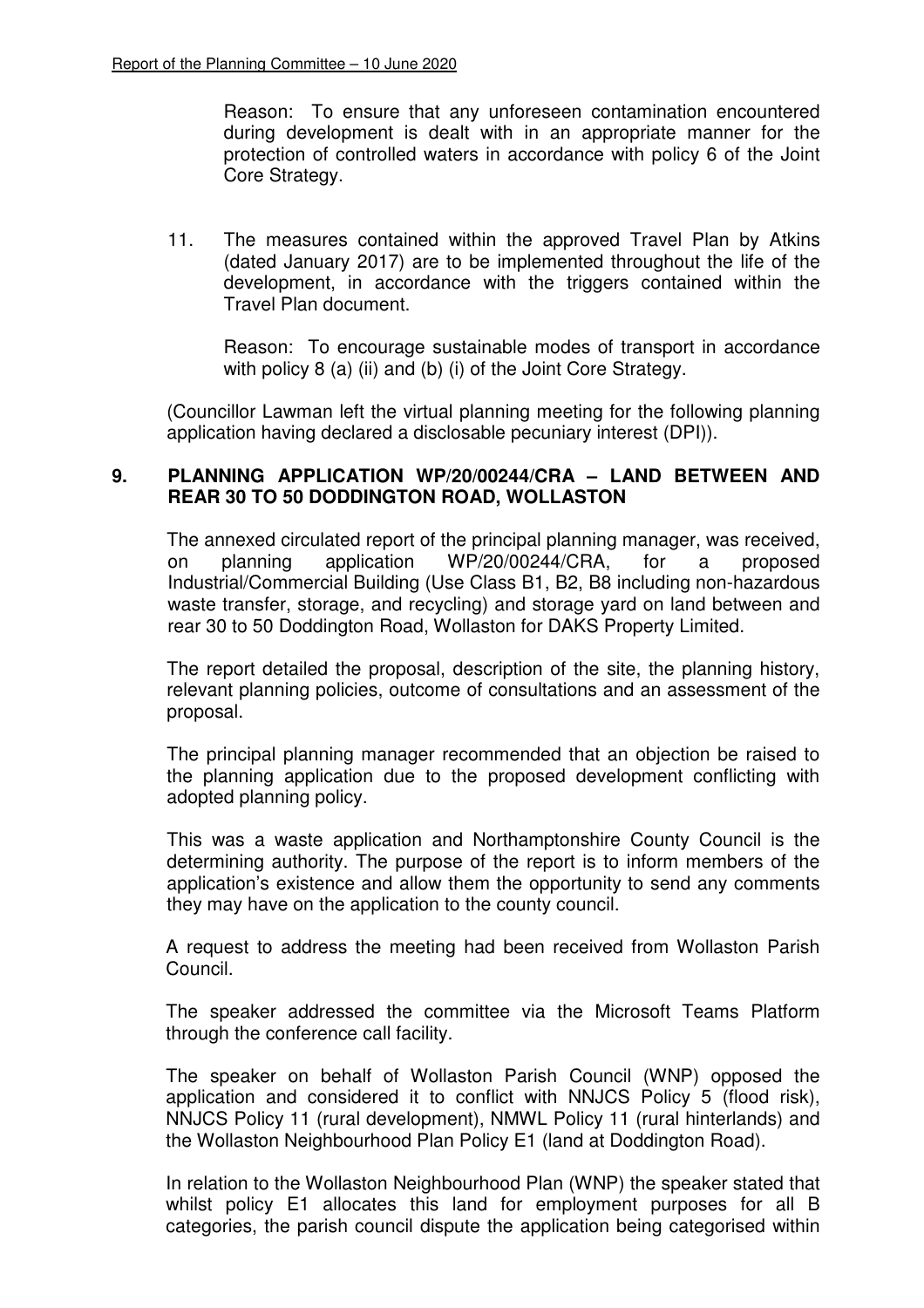B2 general industrial use. The speaker also added that neighbourhood plans are not able to designate land for any waste related business and most certainly was never the intention for the use of this land.

The speaker stated that item 1 of policy E1 of WNP states that proposals must demonstrate that the development would be safe for its lifetime and would not increase flood risk elsewhere and where possible reduce flood risk overall. He added that much of the site is located within flood zones 2 and 3.

The speaker referred to item 4 of policy E1 of WNP which states that satisfactory measures be taken to ensure proposals would not have an unacceptable impact on highway infrastructure. He added that the parish council oppose the view of the applicant that the associated traffic movement of HGVs, lorries and cars totalling a minimum of 278 movements each day to be insignificant. He referred to Doddington Road being an unclassified road with two single file bridges at either end with one bridge at Hardwater Mill restricted by a 7.5 tonnes weight restriction requiring all HGVs and lorries to access via the Cobbs Lane roundabout and the single file bridge. He stated that 270 tonnes of waste was forecast to be delivered to the site daily. The speaker considered the extra movement as a result of this application including 24 articulated lorry movements daily would have a very significant impact.

To conclude the speaker commented that the site was not suitable and the Wollaston Neighbourhood Plan did not make provision for any waste recycling activity or sui generis use and looked to the committee to support the officer's recommendation to object to the planning application.

A member supported point 1 of policy E1 of WNP and point 8.

Another member had concerns in relation to the volume of traffic movements north and south and also the articulated lorries using a single narrow bridge and that the view of the waste would be an eyesore.

The chairman then invited the committee to determine the application.

Members supported the officer's recommendation and felt it was totally incorrect, unsuitable and in the wrong place.

Another member commented on the considerable research carried out by the speaker.

Councillor Griffiths proposed an amendment that the council raise a strong objection to the planning application.

Members agreed that the council should object in the strongest terms and a member remarked that it was a shocking application and that we back up the Wollaston Neighbourhood Plan and echo the impact in relation to traffic movements.

The amendment was seconded by Councillor Scarborough.

 On being put to the vote, the motion to raise a strong objection to the planning application was unanimously carried. This became the substantive motion.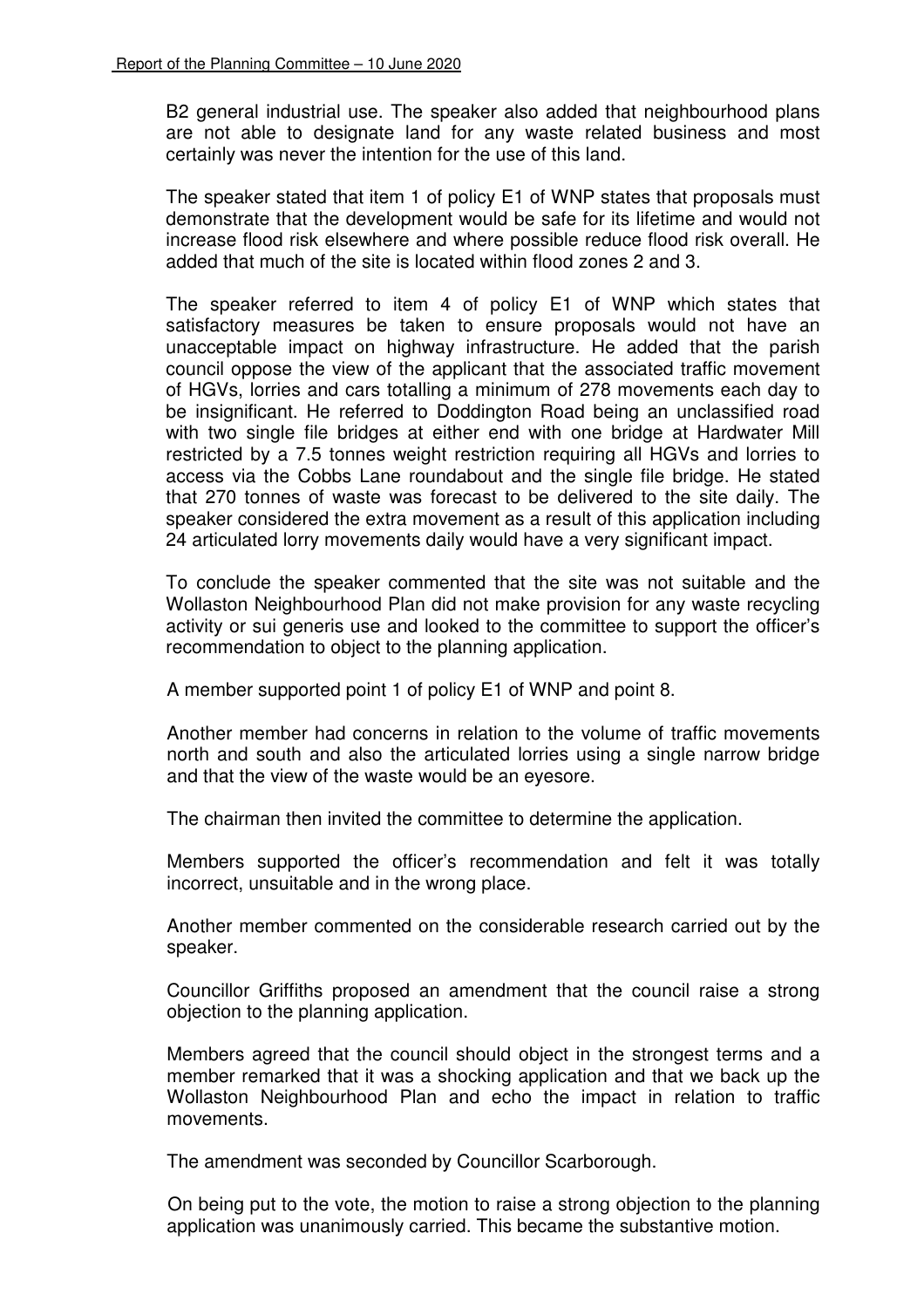**RESOLVED** that a strong objection be raised to the proposed development due to conflicts with adopted planning policy. The proposed development would be in conflict with adopted policy in the form of policy E1 of Wollaston Neighbourhood Plan with regard to the allocated land use. In addition the submitted Flood Risk Assessment and surface water drainage scheme are not considered suitable by the Local Lead Flood Authority and The Environment Agency; as such the proposal is in conflict with contrary policy 5 of the Joint Core Strategy and policy E1 of the Wollaston Neighbourhood Plan.

(Councillor Lawman returned to the virtual planning meeting for the following planning application).

## **10. WP/20/00068/FUL – LAND REAR OF 117 DODDINGTON ROAD, EARLS BARTON**

The annexed circulated report of the principal planning manager, was received, on planning application WP/20/00068/FUL, for the erection of a one and a half storey three bed dwelling on land rear of 117 Doddington Road, Earls Barton for C Osili.

The report detailed the proposal, description of the site, the planning history, relevant planning policies, outcome of consultations and an assessment of the proposal.

The principal planning manager recommended that the planning application be approved subject to the conditions set out in the report.

The chairman then invited the committee to determine the application.

Both ward councillors spoke on this planning application referring to a permission already being granted in 2012 and other properties in this area that have already divided their curtilages/gardens. It was also felt that if the planning application were refused this would be overturned by appeal having already been granted planning permission.

A few members considered it to be garden grabbing. Another member would have welcomed a site viewing but in the current circumstances in relation to covid 19 and the 2 metre distancing rule this was not possible.

One of the ward councillors summarised by remarking that he did not like garden grabbing but under planning law there was little reason to refuse this with planning permission already having being approved.

It was proposed by Councillor Morrall and seconded by Councillor Scarborough that the planning application be approved.

 On being put to the vote, the motion for approval was carried by 10 votes with one abstention.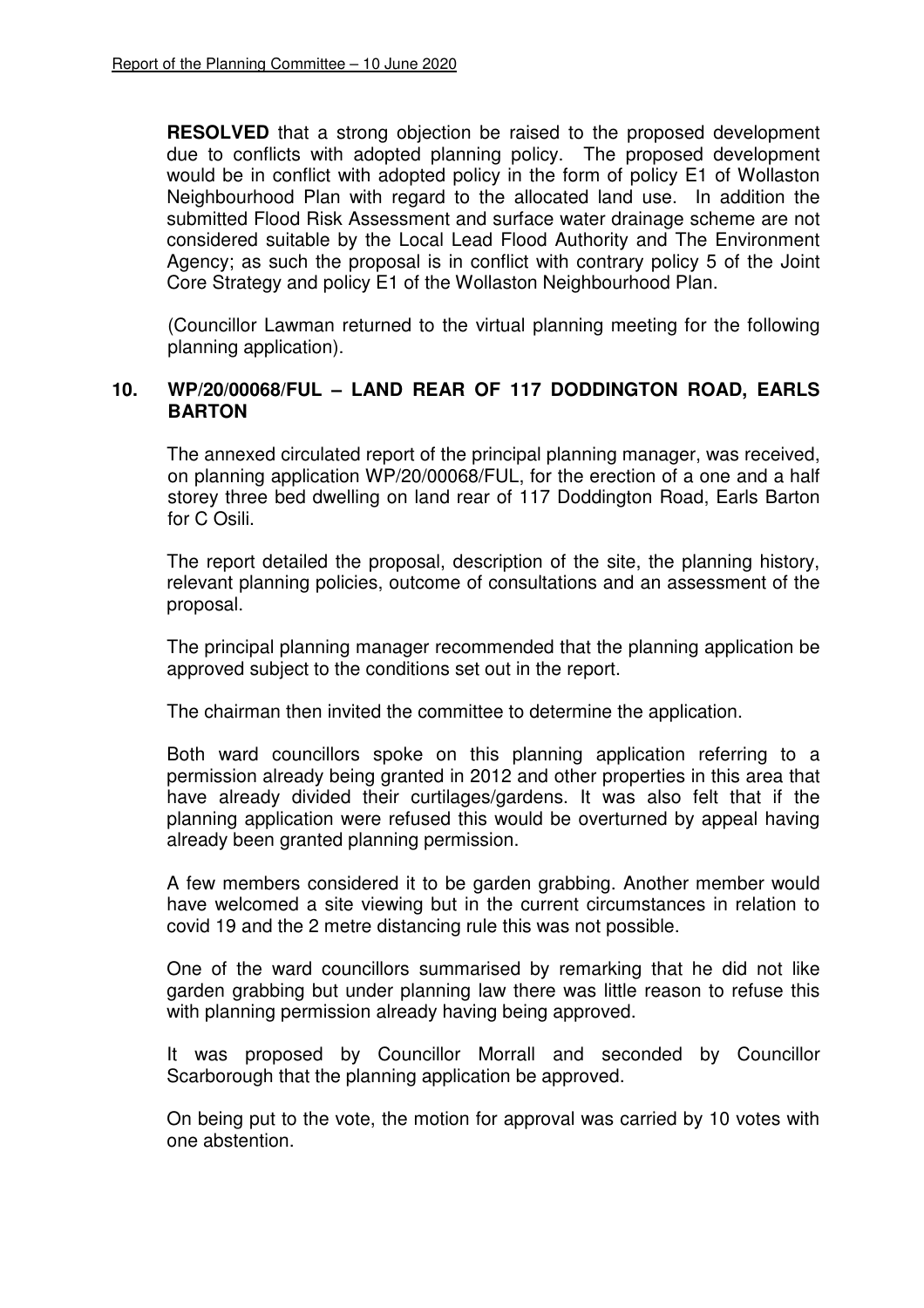**RESOLVED** that the planning application be approved subject to the following conditions:

1. The development shall be begun not later than the expiration of three years beginning with the date of this permission.

Reason: To prevent the accumulation of planning permissions; to enable the local planning authority to review the suitability of the development in the light of altered circumstances; and to conform with the requirements of Section 91 of the Town and Country Planning Act 1990 as amended by section 51 of the Planning and Compulsory Purchase Act 2004.

2. The development hereby approved shall be carried out in accordance with the following plans/details: Drawing No. CHQ.19.15648 - 01A - Site Location Plan and Proposed Block Plan (registered 3 February 2020) Drawing No. CHQ.19.15648 - 03 - Proposed Site Plan (registered 3 February 2020) Drawing No. CHQ.19.15648 - 04 - Proposed Floorplans, Roof Plan and Elevations (registered 3 February 2020)

Reason: To define the permission and to conform with the requirements of The Town and Country Planning (General Development Procedure) (Amendment No. 3) (England) Order 2009.

3. No development above slab level shall take place until samples of the external materials to be used in the construction of the development have been submitted to and approved in writing by the local planning authority. The development shall thereafter be carried out in accordance with the approved details or such other materials that have been submitted and approved.

Reason: To ensure that the development does not detract from the appearance of the locality in accordance with policy 8 (d) (i) of the North Northamptonshire Joint Core Strategy and policy EB.GD1 of the Earls Barton Neighbourhood Plan.

4. The trees/hedging identified on the proposed site plan (Drawing No. CHQ.19.15648 - 03) shall be fully protected in accordance with the latest British Standards (currently BS 5837:2012 'Trees in relation to design, demolition and construction-Recommendations') by the time construction begins. All protective measures must be in place prior to the commencement of any building operations (including any structural alterations, construction, rebuilding, demolition and site clearance, removal of any trees or hedgerows, engineering operations, groundworks, vehicle movements or any other operations normally undertaken by a person carrying on a business as a builder). The Root Protection Area (RPA) within the protective fencing must be kept free of all construction, construction plant, machinery, personnel, digging and scraping, service runs, water-logging, changes in level, building materials and all other operations. All protective measures shall be maintained in place and in good order until all work is complete and all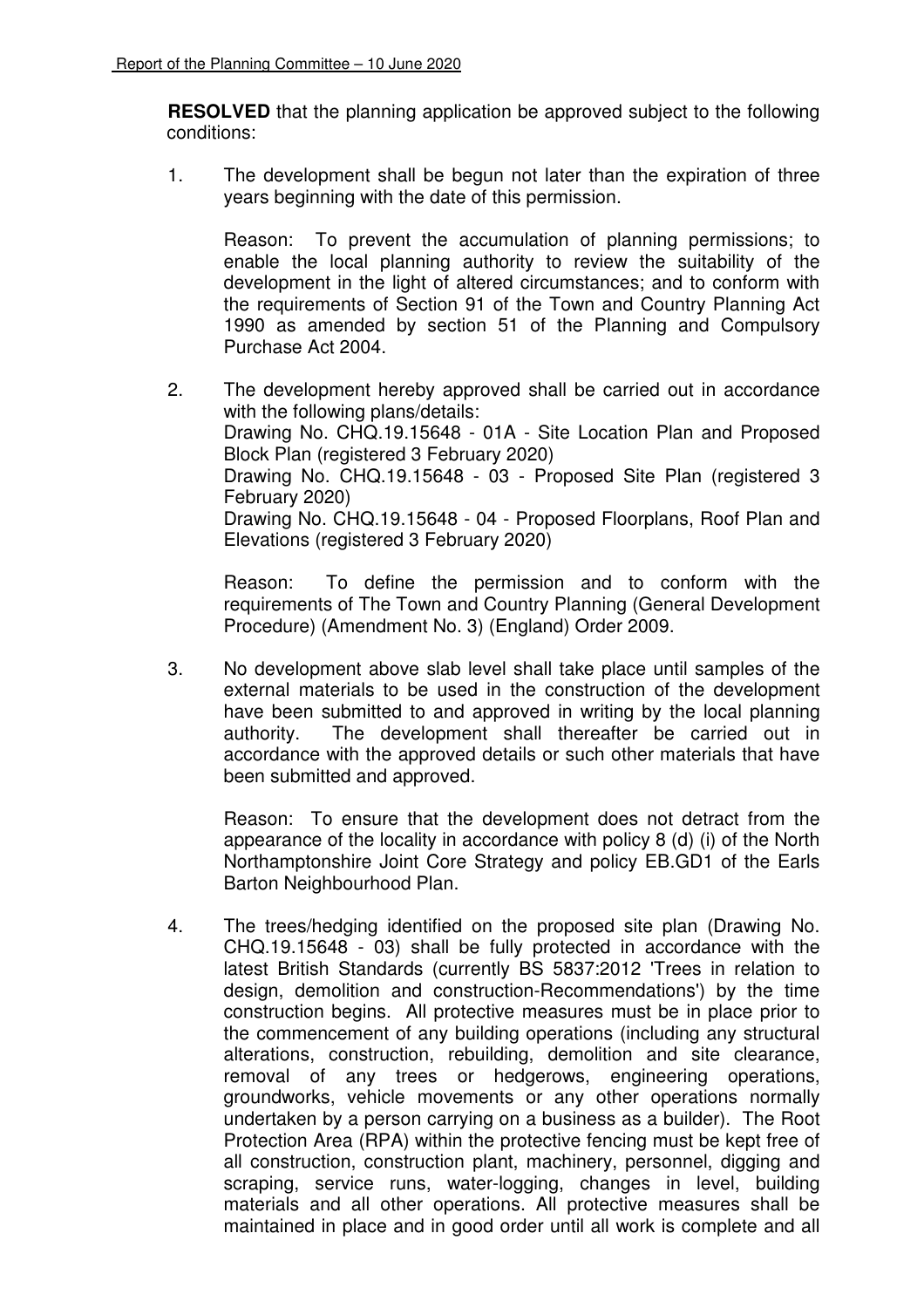equipment, machinery and surplus materials have been removed from the site.

Reason: To protect significant trees and hedgerows, safeguarding the character of the area and preserving habitat and to minimise the effect of development on the area in accordance with policy 3 (b) and (e) of the North Northamptonshire Joint Core Strategy.

5. The dwelling hereby approved shall be built to meet the requirements of the national Accessibility Standards in category 2 (accessible and adaptable dwellings) in accordance with the schedule of the Approved Document M of the Building Regulations (2015).

Reason: To ensure that the development complies with the national accessibility standards and policy 30 (c) of the North Northamptonshire Joint Core Strategy.

6. The dwelling hereby approved shall incorporate measures to limit water use to no more than 105 litres per person per day within the home and external water use of no more than 5 litres per day in accordance with the optional standard 36 (2b) of Approved Document G of the Building Regulations (2015).

Reason: To ensure that the development complies with policy 9 of the North Northamptonshire Joint Core Strategy.

7. The new dwelling hereby approved shall not be occupied until the associated car/vehicle parking area and driveway shown on the approved plans has been constructed and is made available for use. It shall then be retained for use thereafter.

Reason: To ensure adequate parking provision at all times so that the development does not prejudice the free flow of traffic or the safety on the neighbouring highway in accordance with policy 8 (b) (ii) of the North Northamptonshire Joint Core Strategy.

8. To prevent loose material being carried onto the public highway the driveways must be paved with a hard bound surface for a minimum of 5 metres in rear of the highway boundary prior to the first occupation of the approved dwelling.

Reason: In the interests of highway safety in accordance with policy 8 (b) (i) and (ii) of the North Northamptonshire Joint Core Strategy.

9. Prior to first occupation of the approved dwelling a positive means of drainage must be installed to the driveways to ensure that surface water from the driveways does not discharge onto the highway.

Reason: In the interest of highway safety in accordance with policy 8 (b) of the North Northamptonshire Joint Core Strategy.